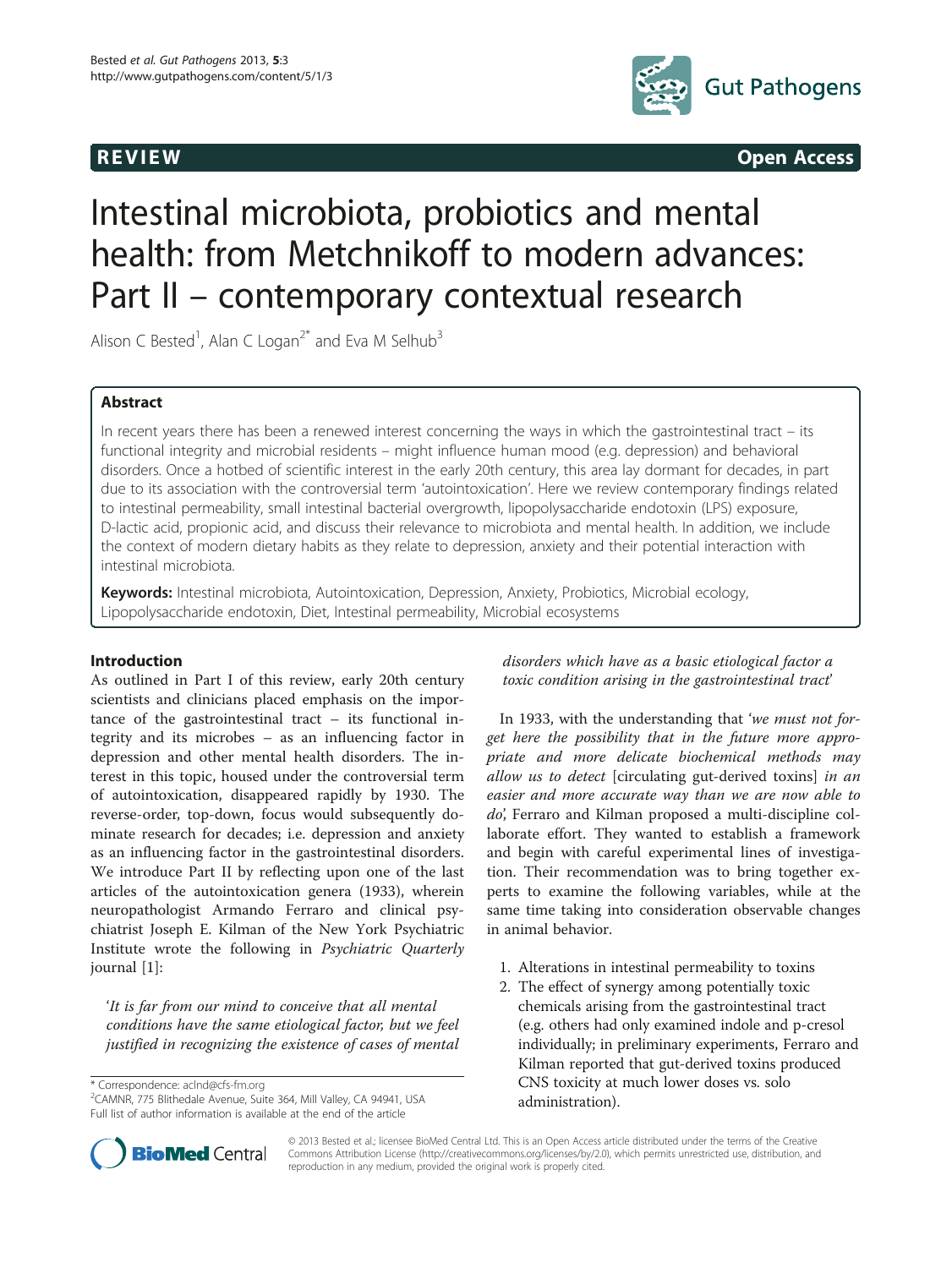- 3. Alterations to the intestinal microflora and factors of bacteriology
- 4. Alterations in liver and/or kidney function
- 5. Alterations to dietary patterns

Knowing that each of these variables could interact with one another, Ferraro and Kilman concluded 'All these problems will require time and we hope to be in a position to report on them some time in the future'. Their paper and plans, however, lay dormant and virtually unreferenced. History would show that their research 'wish-list' would remain unfulfilled for 70 years. Here, in Part II, we will examine many lines of contemporary research and integrate what is now known concerning portions of Ferraro and Kilman's framework. Threads from various branches of medicine, with the aid of advanced scientific technique, provide a mosaic of context that cannot be overlooked in future gut-brain-microbiota research. As we will discuss, the conundrum of interaction between the above variables continues to hamper the clinical relevance of experimental probiotic science in the brain and behavioral context.

# Part II – Modern studies of relevance to Gut-brainmicrobiota connection

Within our original hypotheses on the potential value of probiotics for states of fatigue and depression [[2,3\]](#page-8-0), we sewed together separate lines of emerging research from multiple branches of medicine. The potential mechanistic pathways we proposed are highlighted in Table 1. Most

## Table 1 Probiotics for fatigue and depression - proposed pathways - adapted from Medical Hypotheses - Logan, et al. [\[2](#page-8-0)] and Logan, et al. [\[3](#page-8-0)]

- Direct protection of the intestinal barrier
- Influence on local and systemic antioxidant status, reduction in lipid peroxidation
- Direct, microbial-produced neurochemical production e.g. GABA
- Indirect influence on neurotransmitter/neuropeptide production
- Prevention of stress-induced alterations to overall intestinal microbiota
- Direct activation of neural pathways between gut and brain
- Limitation of inflammatory cytokine production
- Modulation of neurotrophic chemicals including brain-derived neurotrophic factor
- Limitation of carbohydrate malabsorption
- Improvement of nutritional status e.g. omega-3 fatty acids, minerals, phytochemicals
- Limitation of small intestinal bacterial overgrowth
- Reduction of amine/uremic toxin burden
- Limitation of gastric/intestinal pathogens (e.g. Helicobacter pylori)
- Analgesic properties

noteworthy, perhaps, was the increasing recognition that mental health disorders are associated with low-grade inflammation (e.g. C-reactive protein), oxidative stress, and the elevation of inflammatory cytokines (e.g. TNF-α, IL-1, IL-6). Indeed, mood disturbances and fatigue could be induced by the systemic administration of lipopolysaccharide endotoxin (LPS) [\[4](#page-8-0)]. At the same time, with the emergence of publications indicating that probiotics could influence systemic cytokines, oxidative stress, and inflammatory markers upon oral consumption [\[5\]](#page-9-0), a moodregulating effect seemed scientifically plausible. There was also research around that time indicating that otherwise non-desirable gut microbes (e.g. Campylobacter jejuni), at quantities too low to produce a detectable immune response, could influence animal behavior indicative of human anxiety [[6](#page-9-0)]. This suggested to us that probiotics, either directly, or through their influence on other gut microbes, may also play a role in precisely the opposite direction – benefits to cognition and behavior via gut-tobrain communication.

In the decade subsequent to the hypotheses, the expansion of direct and indirect probiotic-brain research has been immense. A number of groups, including our own, have published preliminary human studies showing that orally consumed probiotic strains can indeed influence aspects of mental outlook and cognition [\[7](#page-9-0)-[9\]](#page-9-0). The human studies have also been supported by a variety of elegant bench/rodent studies that have helped to shed light on the potential pathways whereby probiotic microorganisms can influence brain and behavior [[10\]](#page-9-0). Below are updated discussions concerning these pathways and the critical links between the gastrointestinal tract, its microbial residents, and mental health. Although the gutmicrobiota-brain connection may ultimately extend clinically to diverse conditions, from autism to schizophrenia [[11](#page-9-0),[12](#page-9-0)], for the purposes of this article, the focus will largely remain on advances in depression and anxiety.

### Inflammation, oxidative stress and endotoxins

Within developed nations, up to one third of all visits to primary care clinicians involve patients with emotional disorders, most notably anxiety and/or depressive conditions [[13\]](#page-9-0). As researchers explore the pathophysiology of mood and anxiety disorders, the links between elevations in markers of inflammation (e.g. cytokines, C-reactive protein) and emotional disorders have grown in strength [[14\]](#page-9-0). Evidence also continues to indicate that the antioxidant defense system is overwhelmed in humans with major depressive disorder and that the burden of oxidative stress and inflammation becomes a viscous cycle [[15\]](#page-9-0). Remarkably, even skin biopsy samples from depressed patients (vs. matched healthy controls) show higher levels of oxidative stress [\[16](#page-9-0)]. Moreover, researchers are beginning to understand how and why inflammation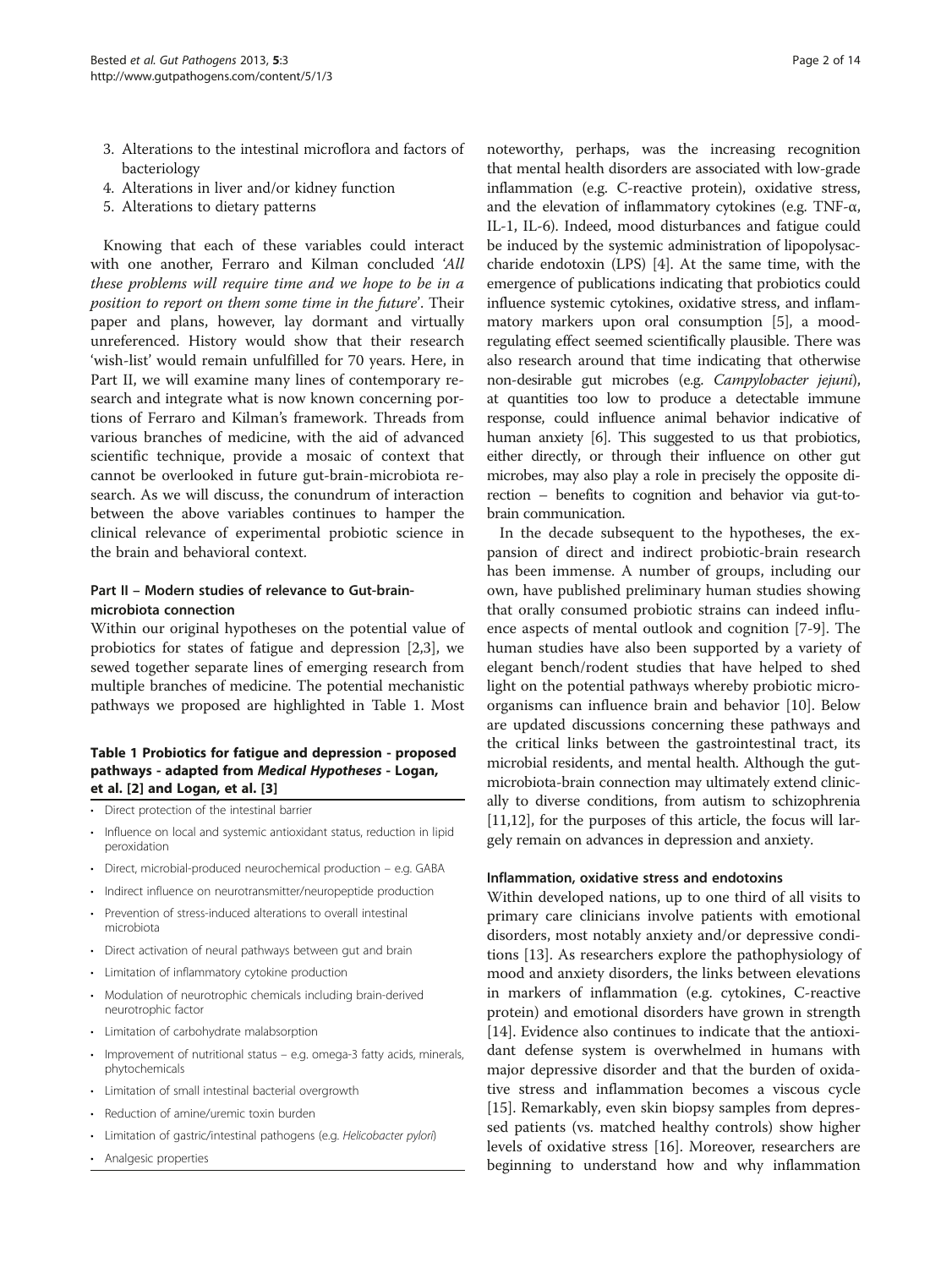and oxidative stress can be both a cause and a consequence of depression [[17](#page-9-0)]. Elevation in systemic inflammatory cytokines can signal the production of inflammatory cytokines within the central nervous system via microglia activation. Despite their critical role in neuronal repair, chronic activation of microglia can compromise neuronal functioning by setting in motion a cascade of inflammation and oxidative stress [\[18\]](#page-9-0). This, in turn, can compromise normal intra and extracellular neuronal communication.

Although a number of gut-derived bacterial products, Staphylococcal enterotoxin B as one example, can induce behavioral changes indicative of anxiety when administered in the periphery, a key component of the gut microbiota to brain connection are the increasingly robust studies involving the systemic administration of LPS endotoxins. LPS administration at low levels (e.g. 0.4ng/kg) has been shown to cause acute anxiety, depressive symptoms, cognitive deficits and increased visceral pain sensitivity [[19-23\]](#page-9-0). The LPS is a structural portion of the external membrane of gram-negative bacteria, and it is estimated that humans harbor at least a gram of LPS in the intestinal lumen. In healthy adults there may be miniscule amounts of LPS found in blood plasma (1-200pg/ml), indicating that the intestinal barrier performs its exclusionary role with good efficiency [[24](#page-9-0)]. However, higher circulating LPS in the healthy general population and patient groups is positively associated with abdominal obesity, higher insulin, triglycerides, total cholesterol and other markers of cardiovascular and diabetes disease risk [\[25](#page-9-0)-[27\]](#page-9-0). LPS is cleared from circulation by the liver and its enzyme alkaline phosphatase (AP) in particular [\[28\]](#page-9-0). LPS up-regulates AP activity and induces oxidative stress in the liver, therefore the ways in which antidepressant agents influence alkaline phosphatase and liver detoxification is under increased scrutiny [[29\]](#page-9-0).

Experimental investigations have made it clear that LPS-induced peripheral cytokine elevations can alter neuronal activity in the limbic system (e.g. increased amygdala activity) [[30,31\]](#page-9-0). As well as causing excitotoxic neuronal overstimulation, the LPS-induced inflammation can increase the activity of indoleamine-2,3-dioxyegenase (IDO), an enzyme that breaks down tryptophan in the kynurenine pathway. IDO activity has been positively correlated with depressive symptoms, and kynurenine itself can increase anxiety when administered in the periphery. The end result of endotoxemia may be decreased tryptophan and enhanced kynurenine availability, along with compromised serotonergic functioning [\[32-34\]](#page-9-0). On the other hand, kynurenic acid, produced by commensal intestinal microbiota and found in traditional foods (honey, green vegetables, tubers), is readily absorbed from the GI tract [\[35,36](#page-9-0)], and has been reported to have anxiolytic

activity when administered in the periphery [[37](#page-9-0)]. Systemic LPS can also induce brain or CNS cytokine production and alter behavior without the necessity of systemic cytokine involvement, with some research indicating a direct LPS to CNS communication via brain endothelial cells [[38](#page-9-0)]. Indeed, systemic LPS can compromise the integrity of the normal blood–brain barrier (BBB) and facilitate the passage of a host of potential agents (environmental toxins, pathogens etc.) as well as LPS itself [[39](#page-9-0)]. To make matters worse, the ability to remove potentially harmful neurotoxins (e.g. amyloid beta-derived neurotoxins) from the brain through normally functioning efflux mechanisms at the BBB is also compromised by LPS [[40](#page-9-0)]. Among those with depression, the subsequent risk of dementia or mild cognitive impairment is up to 2-fold higher, and researchers continue to evaluate low-grade in-flammation as a primary driver of cognitive decline [[41](#page-9-0)]. Permeability of the blood–brain barrier and the intestinal barrier is, at least in part, controlled by endocannabinoid modulation. Endogenous cannabinoids are increased during inflammation (as are their receptors) in what appears to be an adaptive process - cannabinoid binding to receptors can attenuate LPS-induced blood–brain barrier permeability and intestinal inflammatory effects of LPS [[42](#page-9-0),[43](#page-9-0)]. It is also worth noting that in animal studies, previous experience with physical and/or psychological stress (e.g. social defeat, tail shock) leads to an even more pronounced inflammatory cytokine release subsequent to LPS administration [\[44](#page-9-0)]. This suggests that in clinical populations certain individuals may be primed to experience a greater burden of inflammation and oxidative stress when specific agents (environmental toxins, bacterial products, etc.) find their way into systemic circulation.

### Intestinal permeability, bacterial overgrowth

Of course, an obvious pathway to increased LPS exposure in the periphery would be a compromised intestinal barrier, and recent investigations have indeed shown signs of increased intestinal permeability in depression. In findings reminiscent of Johnson and Goodall's 1904 report on serum *E. coli* agglutination in depression [\[45](#page-9-0)], new studies report that patients with major depression (vs. healthy controls) have higher serum IgM and IgA against a variety of commensal gut bacteria [\[46](#page-9-0)[-48](#page-10-0)]. Moreover, in conditions where depressive symptoms are often part of the picture – irritable bowel syndrome (IBS), myalgic encephalomyelitis (ME, aka chronic fatigue syndrome), fibromyalgia (FM), complex regional pain syndrome, alcohol dependency, insulin resistance, and obesity – studies involving human subjects have shown high rates of intestinal permeability [\[49-53](#page-10-0)]. Ferraro and Kilman were most intrigued why, in their experiments, certain animals of a given species were more resilient to the systemic consequences of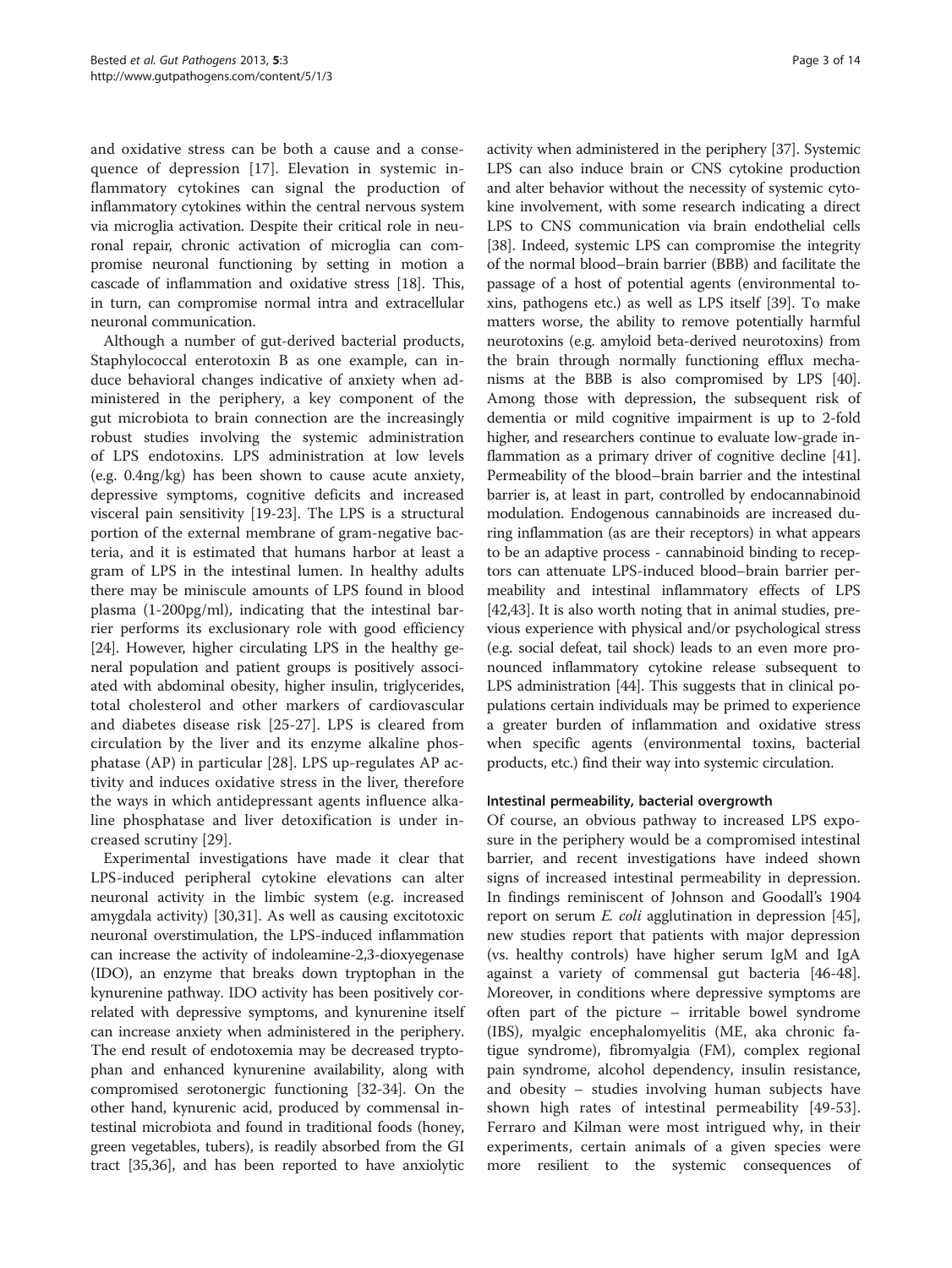intestinally-derived toxins than same-species counterparts [[1\]](#page-8-0). Controlling for body weight, why didn't all animals react in similar fashion to equivalent systemic doses of gut-derived toxins? Seventy-seven years later, Italian researchers would show that abnormal intestinal permeability (IP) is a common finding in first-degree relatives of those with autism (36.7% abnormal IP in those with autism, 21.2% in first-degree relatives, 4.8% in healthy controls) [[54\]](#page-10-0). Backing up the claims of Fenton Turck over a century ago [\[55\]](#page-10-0), psychological stress and splanchnic hypoperfusion subsequent to exhaustive exercise have recently been shown to increase intestinal permeability in adults [\[56,57\]](#page-10-0). Obviously the finding of increased intestinal permeability in over-lapping medical conditions provides clinical meaning to the LPS discussions above. In addition to LPS, a more porous intestinal barrier allows systemic access to food antigens (e.g. gliadin) environmental toxins (e.g. polychlorinated biphenyls etc.), exposure to which is a further risk factor for depressive symptoms [[58,59](#page-10-0)]. Polychlorinated biphenyls can further compromise the integrity of the intestinal lining and cause deficits to the normal BBB permeability [[60,61\]](#page-10-0). Meanwhile, probiotics have been shown to influence removal of environmental toxins from the gastrointestinal tract [[62\]](#page-10-0).

The early reports of low gastric acid among patients with melancholia, discussed in Part I, have been confirmed by more modern investigations involving patients with major depression [\[63,64\]](#page-10-0). The consequences of low stomach acid production include small intestinal bacterial overgrowth (SIBO) and further damage to the intestinal barrier. Use of gastric acid-blocking medications can provoke SIBO [\[65](#page-10-0)]. Clinically, SIBO sits on a wide continuum from asymptomatic to a severe malabsorption syndrome. For many, there may be very mild gastrointestinal symptoms, including bloating, diarrhea, abdominal pain, and constipation [[66\]](#page-10-0). Once again, much like intestinal permeability, SIBO has been found in the aforementioned conditions - IBS, ME, FM, insulin resistance, and obesity [[67](#page-10-0)-[70\]](#page-10-0); it is strongly associated with depression and anxiety [[71\]](#page-10-0). Interestingly, SIBO is found in erosive esophagitis [[72](#page-10-0)], yet in the prospective treatment of gastro-esophageal reflux disease, those with depression and/or anxiety are the least likely to respond to proton pump inhibitors [[73\]](#page-10-0). Given that SIBO and intestinal permeability have been linked together, an over-lap among these medical conditions should not be surprising. Remarkably, eradication of SIBO with antimicrobials improves emotional symptoms and restores the normal intestinal barrier [\[74](#page-10-0)]. SIBO can compromise proper absorption of proteins, fats, carbohydrates, B vitamins, and other micronutrients due to bacterial interference. Excess bacteria can successfully compete for nutrients, produce toxic metabolites, and cause direct injury to enterocytes in the small intestine [\[75,76\]](#page-10-0). All of

this could, of course, influence mood indirectly. On the other hand, experimental studies show that psychological stress stagnates normal small intestinal transit time, encourages overgrowth of bacteria, and compromises the intestinal barrier [[77](#page-10-0)]. In animal research, diarrhea and intestinal permeability are also reported together in the context of SIBO and stress [\[78](#page-10-0)]. The oral administration of probiotics has been shown to be beneficial in the reduction of SIBO [[79](#page-10-0)]. Experimentally, an omega-3 deficient diet increases SIBO, an interesting finding given the consistent relationship between inadequate omega-3 and depression [\[80\]](#page-10-0).

# Intestinal microbiota, diet and modernization

With an appreciation of inflammation, oxidative stress, LPS, intestinal permeability and SIBO as background, we can step back and examine the relevance of modern dietary patterns in the context of gut to brain health as mediated by microbes. Regarding the broad environmental influences on mental health, it has been shown in preliminary research that richness in species biodiversity (e.g. vegetation and birds) within urban environments is positively associated with mental well-being [\[81,82\]](#page-10-0). The same likely holds true regarding microbial biodiversity within the gut. For example, a loss of bacterial biodiversity is associated with GI disorders, skin conditions and obesity [[83\]](#page-10-0). Remarkably, a recent study showed that diminished environmental biodiversity (measured as richness of a wide variety of plant species) in the proximity of personal residence is associated with lower genetic biodiversity of a bacterial species (gammaproteobacteria) on skin samples of those with atopy. This bacterial species and its upstream genus Acinetobacter have been specifically linked to anti-inflammatory cytokine production [\[84](#page-10-0)]. It is becoming increasingly clear that indigenous or traditional dietary patterns are inclusive of many bacterium species that might be considered to have probiotic potential. Consider that an estimated 35% of all lactic acid bacteria isolated from raw fruits and vegetables can survive gastric conditions [\[85](#page-10-0)]. In the 1980s researchers made note of some significant differences in the fecal microflora of rural Japanese vs. Canadian urbanites. They found higher counts of bifidobacterium spp. and lactobacilli in the rural Japanese who maintained a traditional high-fiber diet rich in fermented foods, vegetables and fish. Using culture technique, Benno reported higher amounts of clostridia spp. in the Canadians, yet overall, there was greater biodiversity (more genera and species) in the rural-dwelling Japanese [[86\]](#page-10-0). Following up, his team reported on the differences in fecal microflora among older adults residing in Tokyo vs. elderly rural Japanese maintaining a highfiber traditional diet. Once again, there were higher numbers of bifidobacterium spp. among the rural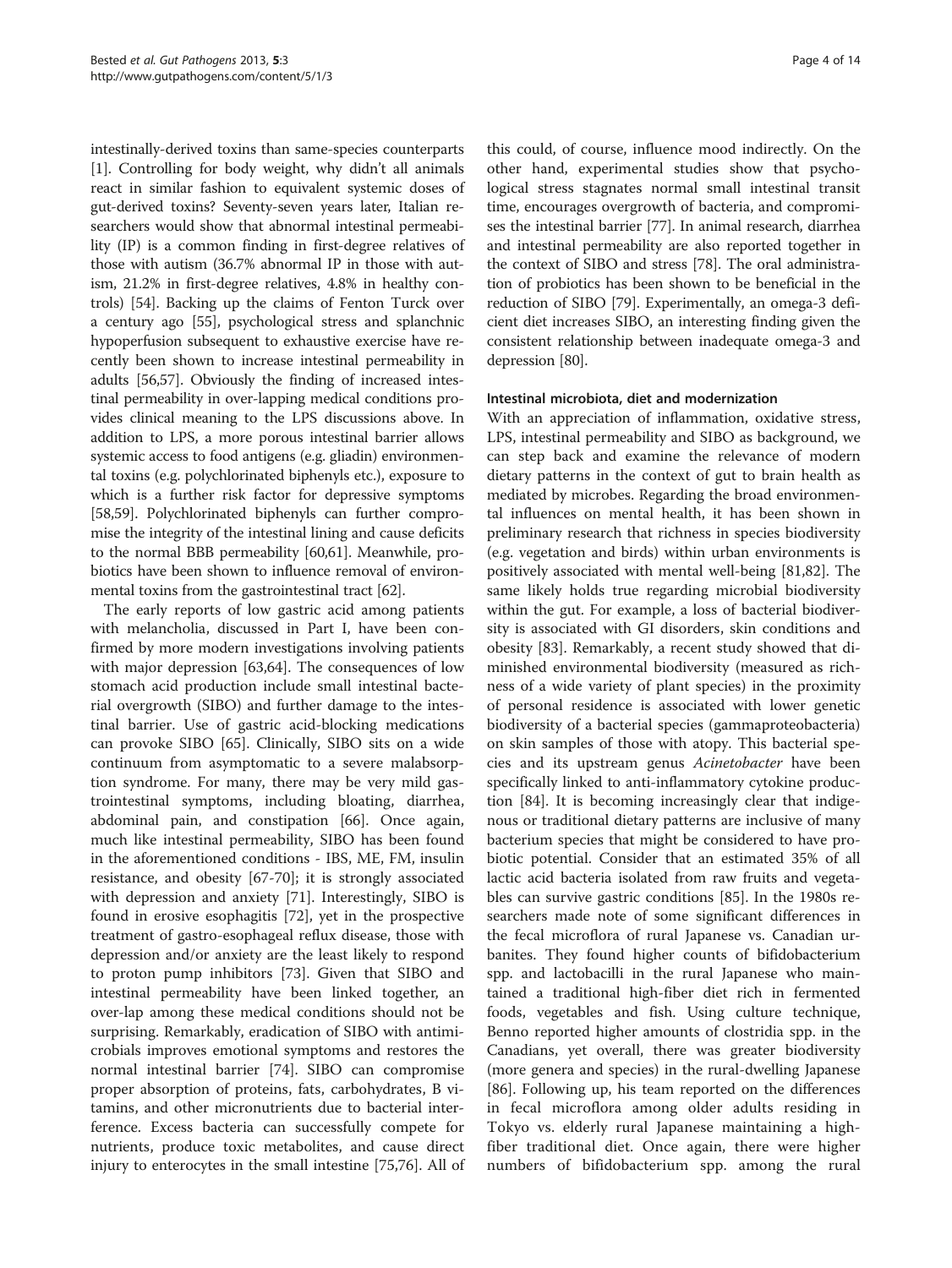dwellers and lower amounts of clostridium spp, particularly C. perfringens [[87\]](#page-11-0).

More recent investigations have also shown marked differences in the fecal microbiota of western European children vs. rural African children living in an environment resembling that of Neolithic subsistence farmers. Using DNA sequencing of samples, researchers reported less potentially pathogenic bacteria, yet a far greater degree of biodiversity and microbial richness in rural Africans living a traditional lifestyle and consuming traditional high fiber foods [\[88\]](#page-11-0). A separate group of researchers has also noted distinct differences in the bacterial groups and their functional genes (those involving metabolism of amino acids, etc.) in US adults living in metropolitan centers vs. villagers living in Africa and South America. Once again, the fecal microbiota of US metropolitan adults showed far less diversity vs. villagers in these distinct regions. Diet was reported to be the control switch for intestinal microbiota, trumping other influences such as hygiene [[89](#page-11-0)]. Beyond the 'hygeine hypothesis' (lack of exposure to diverse microbes increases risk of allergies and exaggerated immune response), researchers are questioning the broad implications of loss of microbial diversity as a consequence of modernization. DNA sequencing of stool samples in combination with detailed dietary analysis have allowed researchers to determine that long-term dietary patterns largely determine the main phyla of the gut microbial profile [\[90](#page-11-0)]. However, even short-term dietary changes can induce species-level changes to the intestinal microbial residents, as can psychological stress [[91\]](#page-11-0). Although the administration of beneficial microbes may not have a major impact on stable phyla, probiotic intervention studies (as discussed later) serve to remind scientists that species-level application of microbes cannot be overlooked as clinically relevant. A single strain of lactobacillus can improve overall microbial diversity [[83](#page-10-0)], while the administration of a single bifidobacterium strains can increase the quantity of separate bifidobacterium species and overall lactobacilli within the gut [[92,93\]](#page-11-0).

To date, detailed analyses of the gut microbiota of patients with major depressive disorder have not been conducted by contemporary investigators. However, it is worth noting that alterations to 'normal' (i.e. modernized) human gut microbiota have been observed in the same group of aforementioned chronic conditions associated with a high degree of depressive symptoms – IBS, ME, obesity and type 2 diabetes [\[94](#page-11-0)-[98\]](#page-11-0). A growing number of studies in both animals and humans are continuing to highlight the divergent effects of diet (fastfood style Western diet vs. traditional dietary patterns) on microbiota, LPS burden, and intestinal permeability [[24\]](#page-9-0). Studies show that the high-energy (high-fat, lowfiber carbohydrates) diets typical of Western nations,

can diminish levels of bifidobacteria, increase intestinal permeability and elevate blood LPS levels [\[99](#page-11-0)]. Human research shows that adherence to a typical Western-style diet (high fat and low-fiber carbohydrates) for one month can elevate plasma endotoxin activity by 71%. By contrast, a switch to a low-fat, low saturated fat, fiberrich diet (so-called 'prudent' or more traditional diet) for one month can decrease baseline blood endotoxin activity by 38% in healthy adults [[100\]](#page-11-0). A separate 24-week study, in adults with clinical and laboratory signs of metabolic syndrome, showed that a low fat and high carbohydrate diet increased fecal bifidobacterium and reduced fasting glucose compared to baseline [\[101\]](#page-11-0). Animal studies indicate that when fat intake is very high (72%) there is a 2.7-fold increase in circulating LPS, while diets with 40% fat elevate circulating LPS by 1.4 fold [\[102\]](#page-11-0). Recall that circulating LPS can interfere with BBB function, therefore it should not be surprising that high fat (40% fat, mostly saturated fat from lard) diet disturbed cognitive performance and increased BBB permeability. Compared to the control standard chow group, the researchers discovered that the high-fat diet allowed a systemically administered dye, one normally excluded from the brain, into the hippocampus [\[103\]](#page-11-0). Separate groups of researchers have reported similar findings of a compromised BBB when animals are placed on Westernstyle diets [[104](#page-11-0)].

The implications of this research to neuropsychiatric disorders are immense. With this as background, and given the focus on depression in the current paper, it is noteworthy that multiple epidemiological studies show that adherence to healthy dietary patterns, particularly the Mediterranean diet (similar to the prudent diet), is associated with lowered risk of depression and anxiety [[105](#page-11-0)-[108](#page-11-0)]. The reduction in risk of depression is clinically meaningful; consider that in 5-year prospective research, the resiliency factor of adherence to a Mediterranean and traditional dietary patterns is between 25-30% [\[107,108](#page-11-0)]. However, patients with depression and fatigue are typically far removed from traditional, prudent diets. Indeed, stress, depressive symptoms and high levels of anxiety are characteristically associated with increased frequency of fastfood choices and over-consumption of high-energy, low nutrient density foods [[109](#page-11-0)-[111](#page-11-0)]. Among the many implications of this dietary pattern in mental health, its ability to establish an 'inflammatory microbiome' is now worthy of further investigation.

To further illustrate the relevance of dietary choices in the entire gut-brain-microbiome spectrum, consider that more detailed analysis reveals that not all types of fats and/or simple carbohydrates influence these end-points (microbiota, intestinal permeability, LPS) by equal measure – for example, omega-3 oils, vs. oils rich in saturated fats, may have a positive influence on the intestinal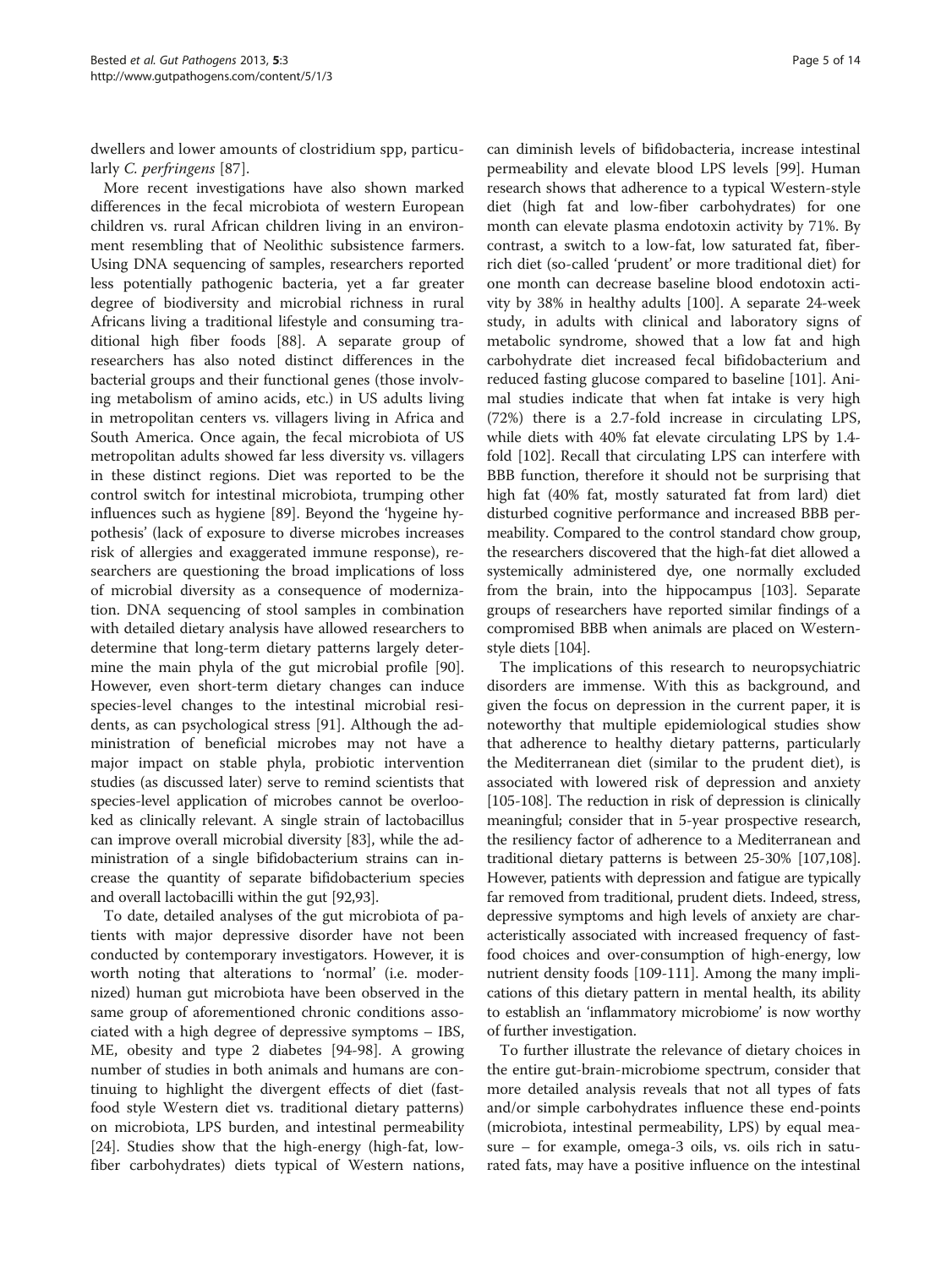barrier and limit the detrimental effects of LPS [\[112-114](#page-11-0)]. Conversely, the administration of bifidobacteria is associated with higher omega-3 levels in brain cells [[115](#page-11-0)]. In other words, to what extent are the reported mental health benefits of omega-3 fatty acids determined by resident intestinal microbiota? Among the simple sugars, fructose administration has been shown to increase circulating LPS by 40% (vs. controls, sucrose and glucose). In this dietary sugar research, the LPS was normalized after the administration of an antibiotic, indicating a direct microbial influence [[116](#page-11-0)]. Given the massive rise in highfructose corn syrup (now representing 42% of all caloric sweeteners) [[117](#page-11-0)], surely we must question its role in epidemiological studies linking overall simple sugar consumption to depression [\[118,119](#page-11-0)]. LPS and the microbiota could certainly be connected to the fairly robust relationship between fructose intolerance and depression [[120,121\]](#page-11-0). Lowered blood tryptophan levels have been observed in fructose intolerance [\[122](#page-11-0)]; however, the new findings on LPS are a clear indication for further research.

The intestinal microbiota may also be involved in the potential value of dietary antioxidants to brain health. Fiber-rich carbohydrates, including whole fruits and vegetables, are abundant in a variety of antioxidant phytochemicals, most notably polyphenols. Researchers are currently examining the complementary ways in which antioxidant-rich foods and beverages influence gut microbiota and, in turn, how select constituents of gut microbiota influence phytochemical absorption [\[123](#page-11-0)[-127](#page-12-0)]. For example, major dietary antioxidant sources such as cocoa, coffee, green tea, blueberries, and curcumin have all been linked in epidemiological studies to lowered risk of depression and/or cognitive decline [\[128-132\]](#page-12-0). Meanwhile, these dietary agents have been shown in human and animal studies to have beneficial effects on gut microbiota, including promoting the growth of lactobacilli and bifidobacteria [[133-137](#page-12-0)]. Curcumin was recently shown to prevent LPS-induced intestinal permeability in an experimental model, while green tea reduces LPS-induced sickness behavior and BBB permeability [[138](#page-12-0)-[140](#page-12-0)]. Consider also the previously mentioned research on high-fat/highsugar (fructose) diets and elevated circulating LPS. In human research the consumption of orange juice along with a high-fat/high-carbohydrate (low fiber) meal prevented elevations in circulating endotoxin, elevations that were otherwise observed when the same meal is consumed with either pure water or glucose in water at the same concentration as found in orange juice [\[141\]](#page-12-0). Despite its fructose content, orange juice may negate the detrimental effects by virtue of its rich content of flavonoids.

Experimentally the links between these dietary influences on microbes (or microbes on the absorption of dietary components) and mood are evident; consider, for example, the observations that blueberry species, green

tea, curcumin, pomegranate, and resveratrol polyphenolic extracts exert antidepressant activity and stress resiliency in animal models [[142](#page-12-0)-[146\]](#page-12-0). Research indicates that once absorbed, single phenolic structures can have subtle but meaningful effects on the breakdown of central neurotransmitters [\[146\]](#page-12-0). Emerging studies also allow for the suggestion that the behavioral benefits might be explained, at least in part, by their phytochemical influence on minimizing the effects of LPS and promoting lactobacilli and bifidobacteria growth at the expense of potentially pathogenic microbes. For example, long-term intake of honey, a feature of Paleolithic Age and traditional diets, has been shown in animal research to be associated with decreased anxiety and cognitive decline vs. sugar-free and sucrose controls [[147](#page-12-0)]. It is worth noting that honey, in addition to its broad array of antioxidant phytochemicals, has been shown to negate the effects of LPS and increase the growth of lactobacilli and bifidobacterium [\[148,149](#page-12-0)].

Lactic acid bacterium-inclusive (non-dairy) fermented foods are an important part of traditional Asian dietary patterns, and some of the Lactobacillus strains within these foods beverages and herbs, most notably L. plantarum, have been shown to have significant antioxidant activity, prevent intestinal permeability, and lower the stress-induced LPS burden [[150](#page-12-0),[151](#page-12-0)]. Fermented rice products have shown antidepressant and anti-fatigue effects vs. standard rice in experimental animal models [[152\]](#page-12-0). In controlled human research, L. plantarum 299v has been shown to improve pain in adults with IBS, and the same strain can reduce markers of systemic oxidative stress by 37% and markers of inflammation by 42% in adult smokers [\[5](#page-9-0)[,153\]](#page-12-0). In animal studies maternal L. plantarum administration during pregnancy (and to offspring in early life – i.e. 6 months) increased microbial diversity and had anti-obesity effects later on in the life of offspring [\[154\]](#page-12-0). L. plantarum 299v, L. plantarum DSM 15313 and other probiotics are currently being investigated for their ability to enhance the absorption of active polyphenolic chemicals that would be of relevance to brain health [\[155,156\]](#page-12-0). It is not our desire to belabor the point concerning the interaction between food and microbes; however, there are countless other components of traditional diets that could be singled out for relevancy. The seeds of Nigella sativa (black cumin), a component of traditional dietaries in parts of Africa and South Asia, provide a clear example. Nigella sativa has been shown to protect the intestinal mucosa, suppress the growth of potentially harmful gut microbiota, and prevent LPS-induced depression-like behavior in animals [[157-159\]](#page-12-0). Consider also that naturally fermented goat milk in traditional diets is higher in the protein lactoferrin [[160](#page-12-0)], yet another agent that promotes the growth of bifidobacterium at the expense of potentially pathogenic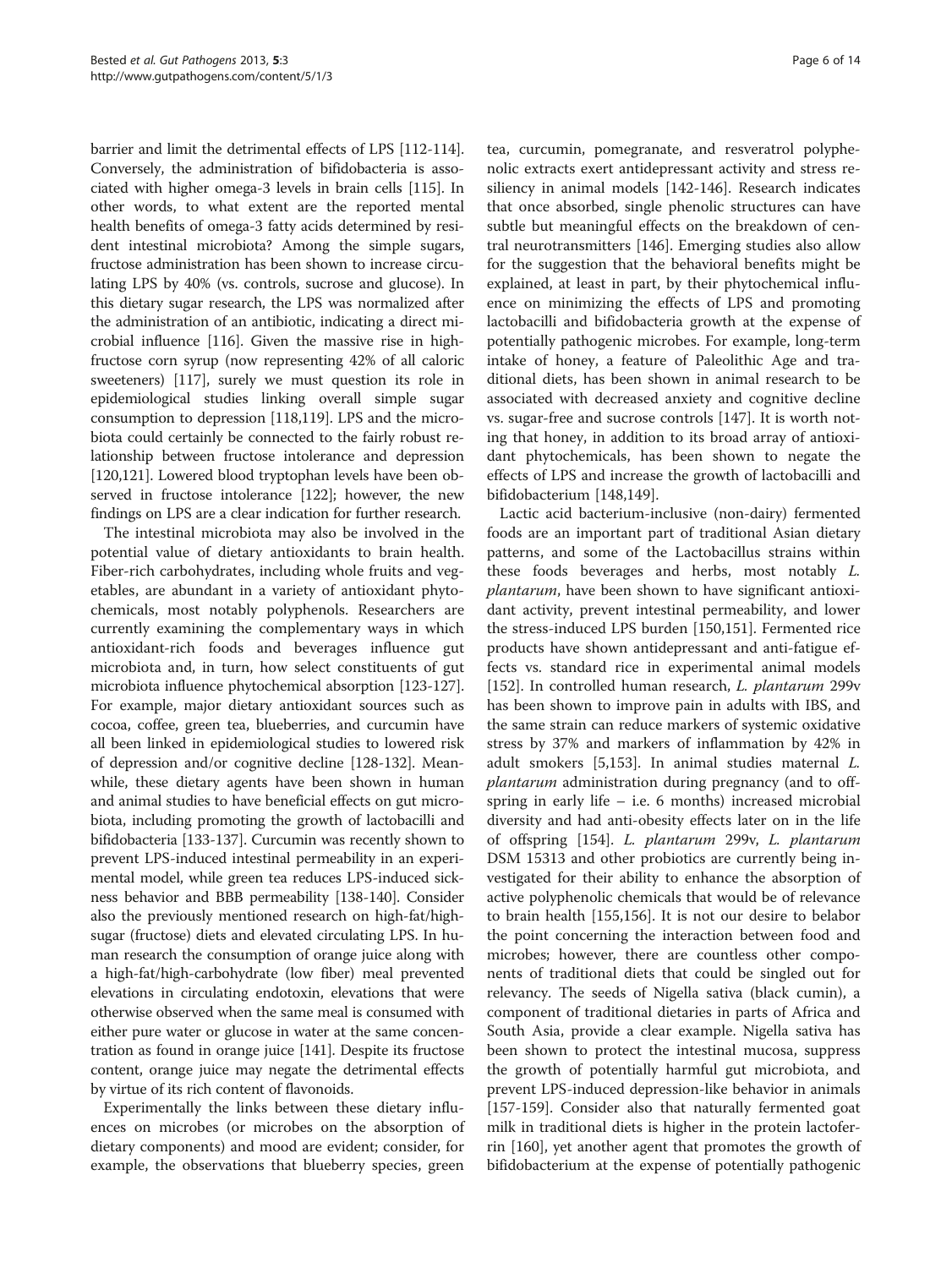microbes and one that can also minimize the detrimental effects of LPS [\[161](#page-12-0)-[163](#page-12-0)]. Oral lactoferrin reduces systemic oxidative stress, and two week consumption of lactoferrin-rich colostrum has been shown to attenuate the intestinal permeability induced by exhaustive exercise in healthy athletes [\[164](#page-12-0)].

Even individual nutrients such as magnesium, a mineral found richly in green plant foods and the intake of which has been reported to be low in depression [\[165](#page-12-0)], may be a factor. In experimental studies a magnesiumdeficient diet is associated with intestinal permeability and quantitative changes to cecal bifidobacteria and lactobacilli [\[166](#page-12-0)]. Zinc is yet another nutrient consistently linked to depression when long-term intake is suboptimal [\[167](#page-13-0)], and once again it is a nutrient that can influence the diversity of the intestinal microbiota and intestinal permeability [\[168\]](#page-13-0). Magnesium and zinc are necessary for the activity of intestinal alkaline phosphatase (IAP), a critical enzyme involved in preserving the diversity of gut microbiota and decreasing the systemic LPS burden. IAP production itself is kept in balance by the diversity of intestinal microbiota [[169](#page-13-0),[170](#page-13-0)]. The emerging research might therefore suggest that at least one bridge between healthy traditional diets and mental health includes resident microbiota. The research discussed below in the following sections of our series should only serve to strengthen this view.

# D-lactic and propionic acid – a cautionary tale

Beyond the general findings of lower bifidobacteria and lactobacilli, a study involving ME (chronic fatigue syndrome) patients provides one of the most interesting and unexplored links between gut dysbiosis and mental health. Specifically, these researchers found significantly higher levels of enteroccocus and streptococcus spp. in the fecal samples of ME patients vs. controls. In particular, E. faecalis and S. sanguinis were found in higher numbers, and upon closer examination it was found that these two species manufacture significantly more D-lactic acid upon glucose exposure [\[98](#page-11-0)]. Although a variety of microbes in the gut, including probiotics, are also known to produce lactic acid (L- and D- isomers), it is the elevated production of D-lactic acid that becomes a concern. D-lactic acid is broken down much more slowly than L-lactic acid, and when it begins to accumulate in the intestine it can push absorption into the blood. Other factors can enhance D-lactic acid absorption into the blood, most notably, LPS administration, intestinal permeability, psychological stress, and osmotic pressure [\[171,172\]](#page-13-0).

Clinically, significant D-lactic acid accumulation (i.e. that leading to metabolic acidosis) is largely viewed as a rare concern, one primarily associated only with short bowel syndrome. However, with the new findings

reported in ME, and separate animal studies on subtle effects of gut-derived D-lactic acid, researchers are reframing the relevance of D-lactic acid producing gut microbes and carbohydrate fermentation. Indeed, animals with excessive carbohydrate fermentation and D-lactic acid production in the cecum exhibit anxiety, aggression and impaired memory [[173-175\]](#page-13-0). The latter study also investigated plasma D-lactic acid and associated the cognitive impairment with increasing blood levels of D-lactic acid. It is noteworthy that D-lactic acid can move through the BBB and appears to interfere with neuronal energy supply via limitation of pyruvate availability. These novel studies involve low-grade D-lactic acid levels in the periphery, well below that observed in overt lactic acidosis, and the findings could be the link between contemporary SIBO, LPS, intestinal permeability and the historical 'enterosthenia'. It is entirely possible that SIBO and carbohydrate intolerance (excess undigested carbohydrate arriving at the colon) can drive D-lactic acid production, absorption, and subsequent alterations in perception of fatigue, aspects of cognition and behavior. At least one experimental study has shown that bifidobacterial surface proteins can prevent intestinal permeability and elevations in blood D-lactic acid levels subsequent to ischemia [[176](#page-13-0)].

This emerging research would also suggest that selection criteria of probiotics for use in mental health clinical trials should include strains with higher L- vs. D-lactic acid production (e.g. strains of L. delbrueckii are notorious producers of D-lactic acid) [\[177,178\]](#page-13-0). Moreover, the emerging research on D-lactic acid, as induced by excessive fermentation, might also serve to warn investigators about the downsides of too much of a good thing – i.e. too much prebiotic fiber could encourage the growth of high D-lactic acid-producing species. Experimental and human research shows that excess prebiotic fiber can be an irritant to the gut barrier, increasing intestinal permeability [\[179](#page-13-0)]. Recently beta-glucans, often touted for prebiotic activity, were shown to increase intestinal permeability in an ex vivo animal study [[180](#page-13-0)]. These findings should be taken into consideration in clinical trials regarding patient selection, and in particular those who might report carbohydrate intolerance or worsening of GI symptoms upon bran or other types of fiber consumption should be differentiated as part of trial designs. Although it is often assumed that the elevation of intestinal propionate production via prebiotics is a beneficial to the host, it is worth pointing out that systemic propionic acid reduces locomotor activity, and when it enters the brain it can induce a neuroinflammatory response and impair social behavior in animals [[181\]](#page-13-0). In short, the well-meaning lay advice to supplement with prebiotics, or the wrong types of probiotics, may have unintended consequences to sub-groups of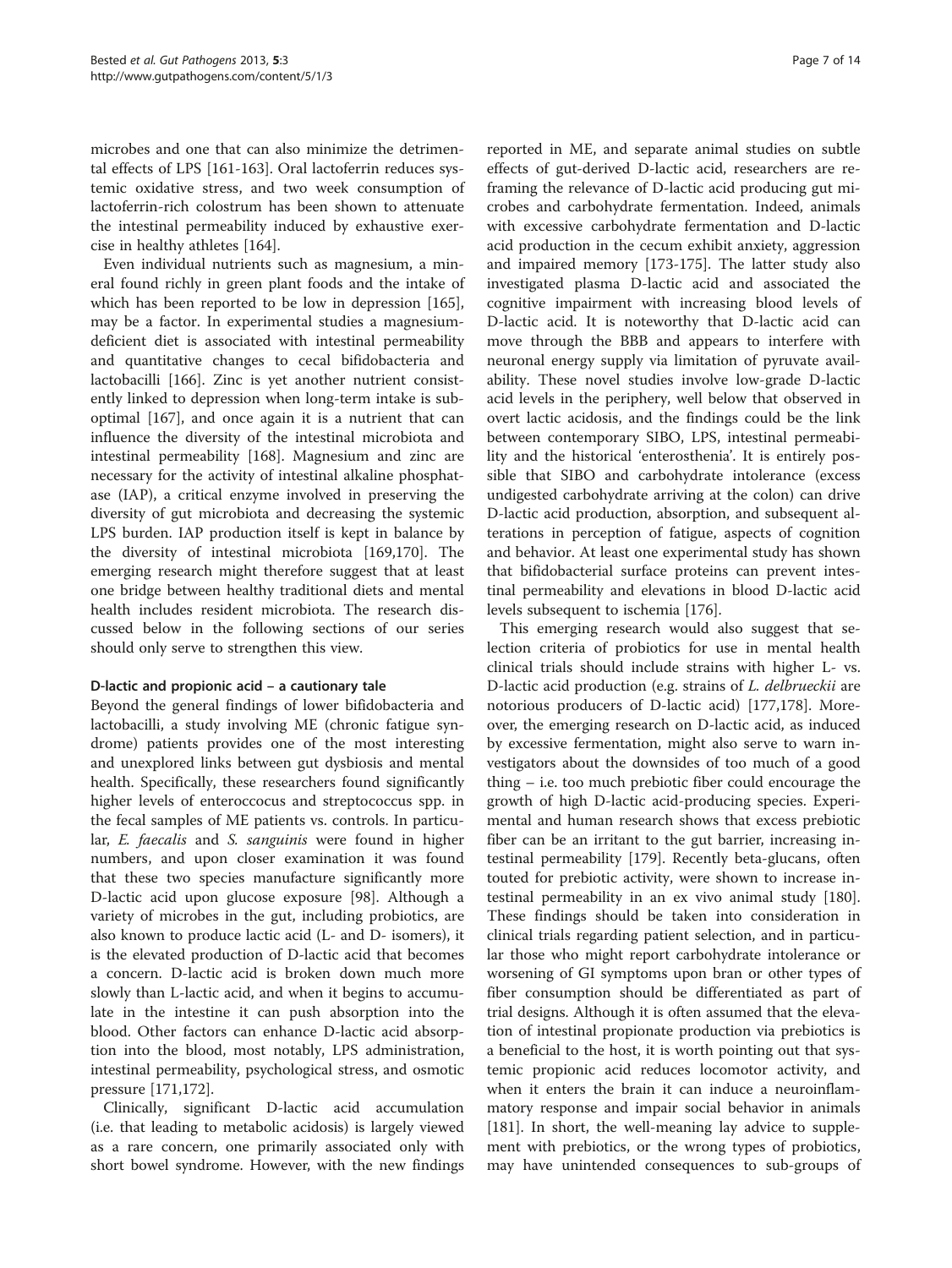patients within the modern day 'entersothenia' spectrum. It is entirely possible that large doses of prebiotics or strains of L. delbrueckii may increase anxiety in those with, for example, co-morbid IBS and anxiety.

### Lessons from germ-free animals

The original work of Cohendy in 1912, wherein he demonstrated the resiliency of chickens reared in a germfree environment [[182](#page-13-0)], takes on new meaning with emerging studies involving germ-free mice. Studies have recently shown that mice reared in germ-free environments (consuming only autoclaved food) actually displayed decreased anxiety vs. animals raised with an intact intestinal microbiota (one without specific pathogens). The behavioral changes were linked to some distinct differences in neurotransmitter turnover, as well as genetic and protein expression for receptors and neuronal plasticity [\[183\]](#page-13-0). Moreover, the transfer of conventional microbiota to germ-free animals early in life seemed to negate the behavioral/neuronal differences, while transfer in adulthood did not reverse the behavioral signs of less anxiety in the originally germ-free animals. Other studies have reported similar findings [[184-186\]](#page-13-0). One interpretation of the research is that throughout evolution, colonization with gut microbiota in early life became a critical mediator of some aspects of brain development; i.e. communication from gut-to-brain via microbes helped facilitate a higher level of subsequent vigilance and threat-based surveillance, particularly in our ability to read commensal shifts and/or the presence of potentially pathogenic microbes. Experimentally, germfree animals have a compromised ability to form memories [\[187\]](#page-13-0), and this too may reflect lower baseline vigilance. Recall the earlier discussion regarding low levels of circulating LPS among healthy individuals, therefore it is plausible that even very low levels of LPS (sampled via "normal" microbiota) may act as a kindling to increased vigilance in the conventional animals. Indeed, gut commensal bacteria can efficiently detect the presence of a parasite (*Toxoplasma gondii*) in the intestine, and in turn, initiate signals for a defensive immune response – all this without the parasite actually activating specific receptors otherwise responsible for the detection of infectious pathogens [[188](#page-13-0)].

The behavioral signs of decreased anxiety in germ-free animals are not necessarily a good thing, at least not in clinical terms. The experimental studies to date have mostly utilized the elevated plus maze (EPM) as the primary tool in objective behavioral assessment. Briefly, the EPM is a plus-sign-shaped apparatus that is typically set up around 2 feet off the laboratory floor; it includes two open arms (extending planks) without walls and two closed arms with walls and an open top. Exploration out from the closed areas to open arms is taken as a

behavioral sign of decreased anxiety in an animal. In controlled studies the EPM is suitable in efforts to determine if an intervention (e.g. medication) can influence approach/avoidance behavior in animals, although even here its universal acceptance as a means to specifically and objectively measure anxiety has recently been called into question [\[189\]](#page-13-0). In the germ-free rodent studies, assuming that the mice with the healthy gut microbiota are the "otherwise well-adjusted" animals exhibiting normal baseline behavior, exploration in the open arms by the germ-free mice can also be taken as a sign of increased risk-taking; it is entirely possible that a microbefree gut encourages a higher level of risky behavior, one that might put the animal in harm's way of a predator. In one of the studies [[183](#page-13-0)] the germ-free mice explored to the extreme ends of the open arms almost times more often than did the conventional mice, certainly suggesting a higher degree of risky behavior.

Therefore, the question remains, to what extent is the commensal bacteria protecting us? To what extent does it provide support in the development of an appropriate level of vigilance? Recall the importance of normal, healthy intestinal microbiota in launching a defense against T. gondii [\[188\]](#page-13-0). Potential relationships between T. gondii, alterations to normal intestinal microbiota, intestinal permeability, behavioral risk-taking in animals, human schizophrenia, suicide risk, and depression [[11,](#page-9-0)[190,191](#page-13-0)] is an area worthy of investigation. How would germ-free animals react to predator odor? The amygdala is a critical structure for legitimate threat detection and vigilance, and lesions of the amygdala in primates and humans extinguish the aversion to monetary loss [\[192\]](#page-13-0). Germ-free mice were noted to have decreased N-methyl-D-aspartate (NMDA) receptor mRNA expression in the central amygdala, leading to speculation of decreased amygdala activity in concert with decreased anxiety [\[183\]](#page-13-0). It is noteworthy that activity in the central amygdala is involved in processing the reaction to predator odor [[193\]](#page-13-0). Moreover, in one study involving germfree mice, confinement stress produced higher levels of plasma corticosterone in the germ-free animals vs. those with pathogen-free microflora and in those where the gut was inhabited by bifidobacterium infantis [\[184](#page-13-0)]. In humans, a large cortisol response under stress is associated with decision making that is in line with immediate reward and high risk of punishment. In rodents glucocorticoid elevation predicts self-administration of psychostimulant drugs and evidence suggests that cortisol itself may be a driver of highly rewarding behavior at the expense of contemplation of risk [[194\]](#page-13-0).

Recently investigators have examined the effects of a Western diet (higher dietary fat, cholesterol, sugar) consumed by mice during pregnancy and determined that changes to milk quality induces systemic inflammation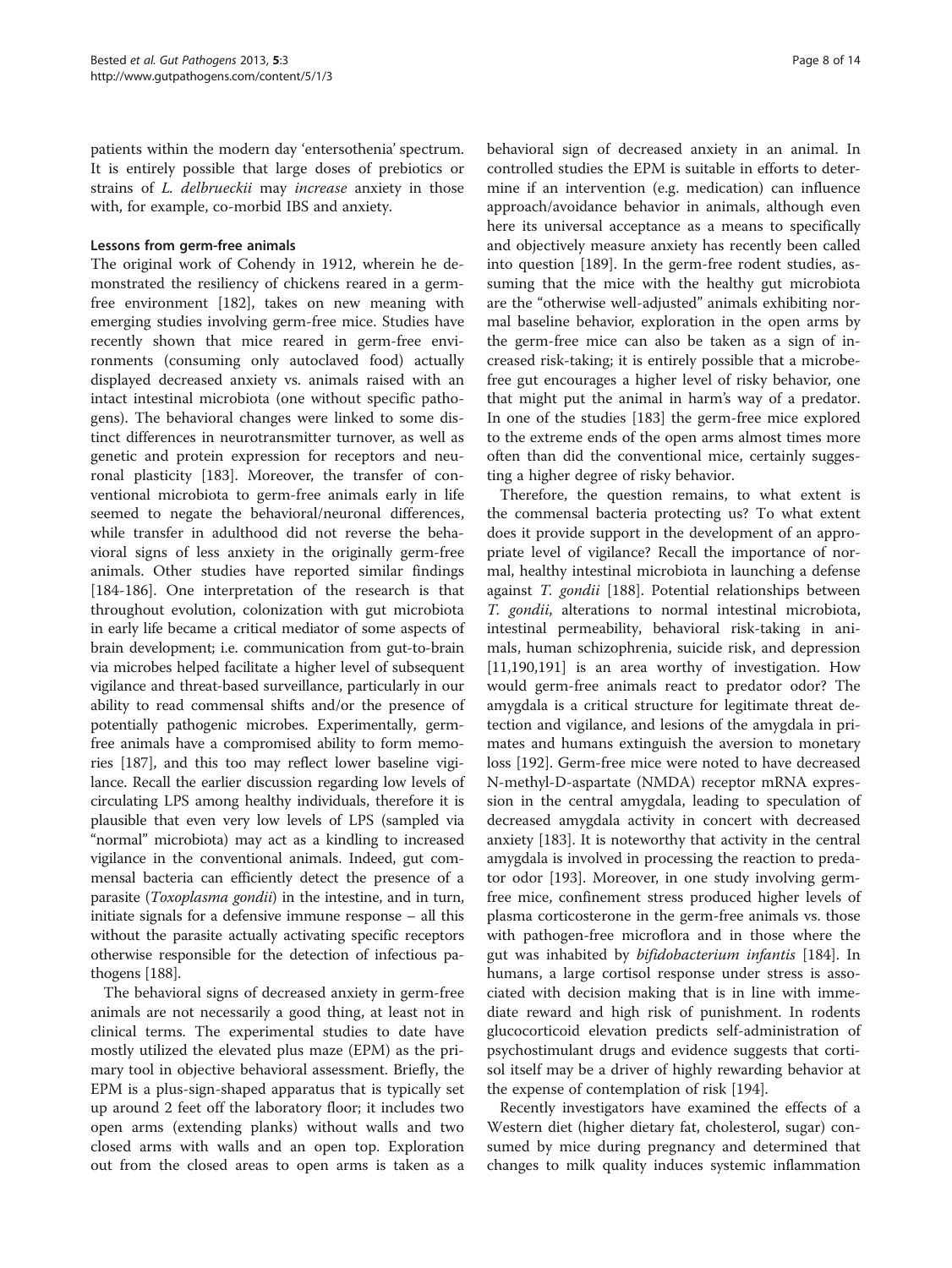<span id="page-8-0"></span>in the offspring. The inflammation and toxicity among pups nursed by Western diet-consuming mothers was even more pronounced when the parent was also raised as germ-free [\[195\]](#page-13-0). This highlights that certain commensal bacteria may afford a layer of protection against the effects of a Western-diet during a delicate developmental stage. The research also highlights that the relationships between diet, microbiota, metabolism, inflammation and behavior are intertwined. Reductionist approaches have certainly uncovered that microbiota alone can act as a CNS-influencing entity; however, there are a host of drawbacks in using germ-free mice, or rodents in general, to speculate on complex human gut-brain communications. Consider that shortly after germ-free mice are colonized with just a single species of commensal bacterium, researchers note marked changes to the expression of genes that govern intestinal permeability, nutrient absorption, blood vessel growth, and the metabolism of environmental toxins [[196](#page-13-0)] – all of which could influence behavior via LPS and other pathways. A single strain of bifidobacterium, for example, can elevate blood tryptophan levels in animals, meanwhile tryptophan depletion during lactation can interact with stress hormones to increase anxiety later in life [\[197\]](#page-13-0).

Interesting studies with germ-free animals have little to no clinical frame of reference in mental health - i.e. humans do not live with a sterile GI tract while consuming exclusively autoclaved food; however, they do indicate that developmentally our resident microbiota, or the absence thereof, can have a long-standing influence on brain functioning and behavior. Researchers might ponder if long-term mental health consequences could be associated with the routine prophylactic use of broadspectrum antimicrobials among pre-term infants. This practice, one that has been questioned recently [\[198](#page-13-0)], sets up a pseudo-germ-free situation in premature infants, and it can now be yet one more factor to consider in the link between pre-term birth and mental illness. Recently, a large epidemiological study using the Swedish Medical Birth Register – 1.3 million people - has found that premature birth is associated with a 30% higher risk of depression and a 270% increase in bipolar depression later in life [[199](#page-13-0)]. At some point in the future, with more detailed investigations, the germ-free studies may be of relevance in bridging the research on the immune benefits of prenatal exposure to probiotics, and on the other side, the increased risk of serious mental illness (in adult offspring) subsequent to infection during pregnancy [\[200](#page-13-0)]. Of course, there is also the issue of intestinal microbiota and their effects on the elimination of environmental toxins. When animals are exposed to low doses of bisphenol A (BPA) during gestation, lactation and nursing, there are subsequently marked increases in later-life

anxiety accompanied by alterations in gene expression within the amygdala [\[201\]](#page-13-0). With the recent discovery that oral probiotics co-administered with BPA can dramatically reduce the systemic burden of this and other environmental toxins (increasing elimination via fecal route), it becomes difficult to view the 'real world' gut-brain connection in germ-free isolation. The influence of probiotic administration on both the developing immune system and metabolism during the introduction of foods (weaning diet) is an exciting area of research, with preliminary results indicating long-term systemic effects [\[202\]](#page-13-0).

### The stage is set

The research discussed here in Part II can be considered contextual; before examining more clinically relevant investigations on behavior and microbiota, it seems vital to underscore the fact that any discussion of microbiota and mental health, or probiotics as an intervention in behavioral medicine, is not akin to discussions of alprazolam, fluoxetine, etc. There are a myriad of ways in which the microbes of the intestinal tract may interact with environmental factors, most notably those of the dietary. As described here in Part II, some of Ferraro and Kilman's 1933 'wish list' of research has been initiated, including the effects of intestinal permeability and dietary alterations in relation to microbes and mental health. In Part III we will turn our attention to the other aspects, including purposeful alterations of the intestinal microbiota (dysbiosis), the unresolved effects of intestinalderived toxins, and the experimental and clinical application of factors of bacteriology (probiotics).

#### Competing interests

ACB and EMS have no competing interests. ACL has received consulting fees from Genuine Health, Toronto, Canada.

#### Authors' contributions

ACB, ACL and EMS contributed equal time and effort in the investigation, research and drafting of this manuscript. All authors read and approved the final manuscript.

#### Author details

<sup>1</sup> Complex Chronic Diseases Program, BC Women's Hospital and Health Centre, B223A-4500 Oak Street, Vancouver, BC V6H 3N1, Canada. <sup>2</sup>CAMNR 775 Blithedale Avenue, Suite 364, Mill Valley, CA 94941, USA. <sup>3</sup>Harvard Medical School and Massachusetts General Hospital, 40 Crescent St., Suite 201, Waltham, MA 02453, USA.

#### Received: 7 February 2013 Accepted: 10 March 2013 Published: 14 March 2013

#### References

- 1. Ferrao A, Kilman JE: Experimental toxic approach to mental illness. Psychiatr Q 1933, 7:115–153.
- 2. Logan AC, Venket Rao A, Irani D: Chronic fatigue syndrome: lactic acid bacteria may be of therapeutic value. Med Hypotheses 2003, 60:915–923.
- 3. Logan AC, Katzman M: Major depressive disorder: probiotics may be an adjuvant therapy. Med Hypotheses 2005, 64:533–538.
- 4. Reichenberg A, Yirmiya R, Schuld A, Kraus T, Haack M, Morag A, Pollmächer T: Cytokine-associated emotional and cognitive disturbances in humans. Arch Gen Psychiatry 2001, 58:445–452.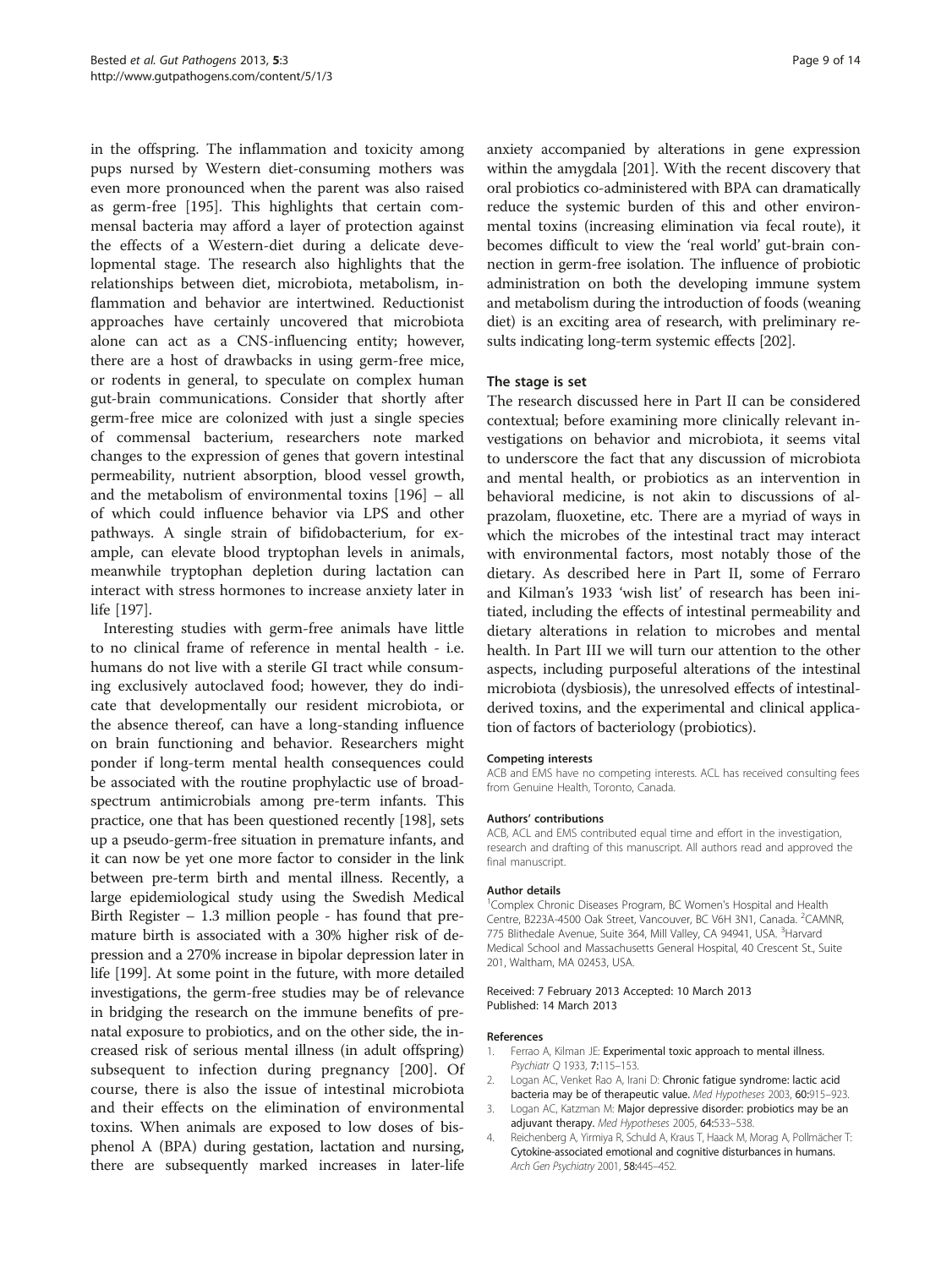- <span id="page-9-0"></span>5. Naruszewicz M, Johansson ML, Zapolska-Downar D, Bukowska H: Effect of Lactobacillus plantarum 299v on cardiovascular disease risk factors in smokers. Am J Clin Nutr 2002, 76:1249-1255.
- 6. Lyte M, Varcoe JJ, Bailey MT: Anxiogenic effect of subclinical bacterial infection in mice in the absence of overt immune activation. Physiol Behav 1998, 65:63–68.
- 7. Benton D, Williams C, Brown A: Impact of consuming a milk drink containing a probiotic on mood and cognition. Eur J Clin Nutr 2007, 61:355–361.
- Rao AV, Bested AC, Beaulne TM, Katzman MA, Iorio C, Berardi JM, et al: A randomized, double-blind, placebo-controlled pilot study of a probiotic in emotional symptoms of chronic fatigue syndrome. Gut Pathog 2009, 1:6.
- 9. Messaoudi M, Lalonde R, Violle N, Javelot H, Desor D, Nejdi A, et al: Assessment of psychotropic-like properties of a probiotic formulation (Lactobacillus helveticus R0052 and Bifidobacterium longum R0175) in rats and human subjects. Br J Nutr 2011, 105:755-764.
- 10. Dinan TG, Quigley EM: Probiotics in the treatment of depression: science or science fiction? Aust N Z J Psychiatry 2011, 45:1023-1025.
- 11. Severance EG, Alaedini A, Yang S, Halling M, Gressitt KL, Stallings CR, Origoni AE, Vaughan C, Khushalani S, Leweke FM, Dickerson FB, Yolken RH: Gastrointestinal inflammation and associated immune activation in schizophrenia. Schizophr Res 2012, 138:48-53.
- 12. Critchfield JW, van Hemert S, Ash M, Mulder L, Ashwood P: The potential role of probiotics in the management of childhood autism spectrum disorders. Gastroenterol Res Pract 2011, 2011:161358.
- 13. Bijl RV, de Graaf R, Hiripi E, Kessler RC, Kohn R, Offord DR, Ustun TB, Vicente B, Vollebergh WA, Walters EE, Wittchen HU: The prevalence of treated and untreated mental disorders in five countries. Health Aff 2003, 22:122–133.
- 14. Dowlati Y, Herrmann N, Swardfager W, Liu H, Sham L, Reim EK, Lanctôt KL: A meta-analysis of cytokines in major depression. Biol Psychiatry 2010, 67:446–457.
- 15. Rawdin BS, Mellon SH, Dhabhar FS, Epel ES, Puterman E, Su Y, Burke HM, Reus VI, Rosser R, Hamilton SP, Nelson JC, Wolkowitz OM: Dysregulated relationship of inflammation and oxidative stress in major depression. Brain Behav Immun 2012. doi:[10.1016/j.bbi.2012.11.011](http://dx.doi.org/10.1016/j.bbi.2012.11.011).
- 16. Gibson SA, Korade Ž, Shelton RC: Oxidative stress and glutathione response in tissue cultures from persons with major depression. J Psychiatr Res 2012, 46:1326–1332.
- 17. Messay B, Lim A, Marsland AL: Current understanding of the bi-directional relationship of major depression with inflammation. Biol Mood Anxiety Disord 2012, 2:4.
- 18. Hannestad J, Gallezot JD, Schafbauer T, Lim K, Kloczynski T, Morris ED, Carson RE, Ding YS, Cosgrove KP: Endotoxin-induced systemic inflammation activates microglia:  $[11C]$ PBR28 positron emission tomography in nonhuman primates. Neurolmage 2012, 63:232-239.
- 19. Prager G, Hadamitzky M, Engler A, Doenlen R, Wirth T, Pacheco-López G, Krügel U, Schedlowski M, Engler H: Amygdaloid Signature of Peripheral Immune Activation by Bacterial Lipopolysaccharide or Staphylococcal Enterotoxin B. J Neuroimmune Pharmacol 2013, 8:42–50.
- 20. Grigoleit JS, Kullmann JS, Wolf OT, Hammes F, Wegner A, Jablonowski S, Engler H, Gizewski E, Oberbeck R, Schedlowski M: Dose-dependent effects of endotoxin on neurobehavioral functions in humans. PLoS One 2011, 6:e28330.
- 21. Kullmann JS, Grigoleit JS, Lichte P, Kobbe P, Rosenberger C, Banner C, Wolf OT, Engler H, Oberbeck R, Elsenbruch S, Bingel U, Forsting M, Gizewski ER, Schedlowski M: Neural response to emotional stimuli during experimental human endotoxemia. Hum Brain Mapp 2012. doi[:10.1002/](http://dx.doi.org/10.1002/hbm.22063) [hbm.22063](http://dx.doi.org/10.1002/hbm.22063).
- 22. Dellagioia N, Devine L, Pittman B, Hannestad J: Bupropion pre-treatment of endotoxin-induced depressive symptoms. Brain Behav Immun 2012. doi[:10.1016/j.bbi.2012.10.008](http://dx.doi.org/10.1016/j.bbi.2012.10.008).
- 23. Benson S, Kattoor J, Wegner A, Hammes F, Reidick D, Grigoleit JS, Engler H, Oberbeck R, Schedlowski M, Elsenbruch S: Acute experimental endotoxemia induces visceral hypersensitivity and altered pain evaluation in healthy humans. Pain 2012, 153:794-799.
- 24. Moreira AP, Texeira TF, Ferreira AB, Peluzio Mdo C, Alfenas RC: Influence of a high-fat diet on gut microbiota, intestinal permeability and metabolic endotoxaemia. Br J Nutr 2012, 108:801–809.
- 25. Sun L, Yu Z, Ye X, Zou S, Li H, Yu D, Wu H, Chen Y, Dore J, Clément K, Hu FB, Lin X: A marker of endotoxemia is associated with obesity and related

metabolic disorders in apparently healthy Chinese. Diabetes Care 2010, 33:1925–1932.

- 26. Miller MA, McTernan PG, Harte AL, Silva NF, Strazzullo P, Alberti KG, Kumar S, Cappuccio FP: Ethnic and sex differences in circulating endotoxin levels: A novel marker of atherosclerotic and cardiovascular risk in a British multi-ethnic population. Atherosclerosis 2009, 203:494–502.
- 27. Pussinen PJ, Havulinna AS, Lehto M, Sundvall J, Salomaa V; Endotoxemia is associated with an increased risk of incident diabetes. Diabetes Care 2011, 34:392–397.
- 28. Vaishnava S, Hooper LV: Alkaline phosphatase: keeping the peace at the gut epithelial surface. Cell Host Microbe 2007, 2:365–367.
- 29. Kour K, Bani S: Chicoric acid regulates behavioral and biochemical alterations induced by chronic stress in experimental Swiss albino mice. Pharmacol Biochem Behav 2011, 99:342–348.
- 30. Engler H, Doenlen R, Engler A, Riether C, Prager G, Niemi MB, Pacheco-López G, Krügel U, Schedlowski M: Acute amygdaloid response to systemic inflammation. Brain Behav Immun 2011, 25:1384–1392.
- 31. Haba R, Shintani N, Onaka Y, Wang H, Takenaga R, Hayata A, Baba A, Hashimoto H: Lipopolysaccharide affects exploratory behaviors toward novel objects by impairing cognition and/or motivation in mice: Possible role of activation of the central amygdala. Behav Brain Res 2012, 228:423–431.
- 32. Miura H, Shirokawa T, Isobe K, Ozaki N: Shifting the balance of brain tryptophan metabolism elicited by isolation housing and systemic administration of lipopolysaccharide in mice. Stress 2009, 12:206–214.
- 33. Dobos N, de Vries EF, Kema IP, Patas K, Prins M, Nijholt IM, Dierckx RA, Korf J, den Boer JA, Luiten PG, Eisel UL: The role of indoleamine 2,3-dioxygenase in a mouse model of neuroinflammation-induced depression. Alzheimers Dis 2012, 28:905–915.
- 34. Salazar A, Gonzalez-Rivera BL, Redus L, Parrott JM, O'Connor JC: Indoleamine 2,3-dioxygenase mediates anhedonia and anxiety-like behaviors caused by peripheral lipopolysaccharide immune challenge. Horm Behav 2012, 62:202–209.
- 35. Kuc D, Zgrajka W, Parada-Turska J, Urbanik-Sypniewska T, Turski WA: Micromolar concentration of kynurenic acid in rat small intestine. Amino Acids 2008, 35:503-505.
- 36. Turski MP, Turska M, Zgrajka W, Kuc D, Turski WA: Presence of kynurenic acid in food and honeybee products. Amino Acids 2009, 36:75–80.
- 37. Lapin IP: Antagonism of kynurenic acid to anxiogens in mice. Life Sci 1998, 63:PL231–PL236.
- 38. Murray CL, Skelly DT, Cunningham C: Exacerbation of CNS inflammation and neurodegeneration by systemic LPS treatment is independent of circulating IL-1β and IL-6. J Neuroinflammation 2011, 8:50.
- 39. Cardoso FL, Kittel A, Veszelka S, Palmela I, Tóth A, Brites D, Deli MA, Brito MA: Exposure to lipopolysaccharide and/or unconjugated bilirubin impair the integrity and function of brain microvascular endothelial cells. PLoS One 2012, 7:e35919.
- 40. Erickson MA, Hansen K, Banks WA: Inflammation-induced dysfunction of the low-density lipoprotein receptor-related protein-1 at the blood– brain barrier: protection by the antioxidant N-acetylcysteine. Brain Behav Immun 2012, 26:1085–1094.
- 41. Gao Y, Huang C, Zhao K, Ma L, Qiu X, Zhang L, Xiu Y, Chen L, Lu W, Huang C, Tang Y, Xiao Q: Depression as a risk factor for dementia and mild cognitive impairment: a meta-analysis of longitudinal studies. Int J Geriatr Psychiatry 2012. doi[:10.1002/gps.3845.](http://dx.doi.org/10.1002/gps.3845)
- 42. Ramirez SH, Haskó J, Skuba A, Fan S, Dykstra H, McCormick R, Reichenbach N, Krizbai I, Mahadevan A, Zhang M, Tuma R, Son YJ, Persidsky Y: Activation of cannabinoid receptor 2 attenuates leukocyte-endothelial cell interactions and blood–brain barrier dysfunction under inflammatory conditions. J Neurosci 2012, 32:4004–4016.
- 43. Donovan I, Grundy G: Endocannabinoid modulation of jejunal afferent responses to LPS. Neurogastroenterol Motil 2012, 24:956-e465.
- 44. Audet MC, Jacobson-Pick S, Wann BP, Anisman H: Social defeat promotes specific cytokine variations within the prefrontal cortex upon subsequent aggressive or endotoxin challenges. Brain Behav Immun 2011, 25:1197–1205.
- 45. Johnson AV, Goodall E: On the action of the blood serum from cases of acute mental disorder on B. coli communis. Br Med J 1904, 1:826-827
- 46. Maes M, Kubera M, Leunis JC, Berk M, Geffard M, Bosmans E: In depression, bacterial translocation may drive inflammatory responses, oxidative and nitrosative stress (O&NS), and autoimmune responses directed against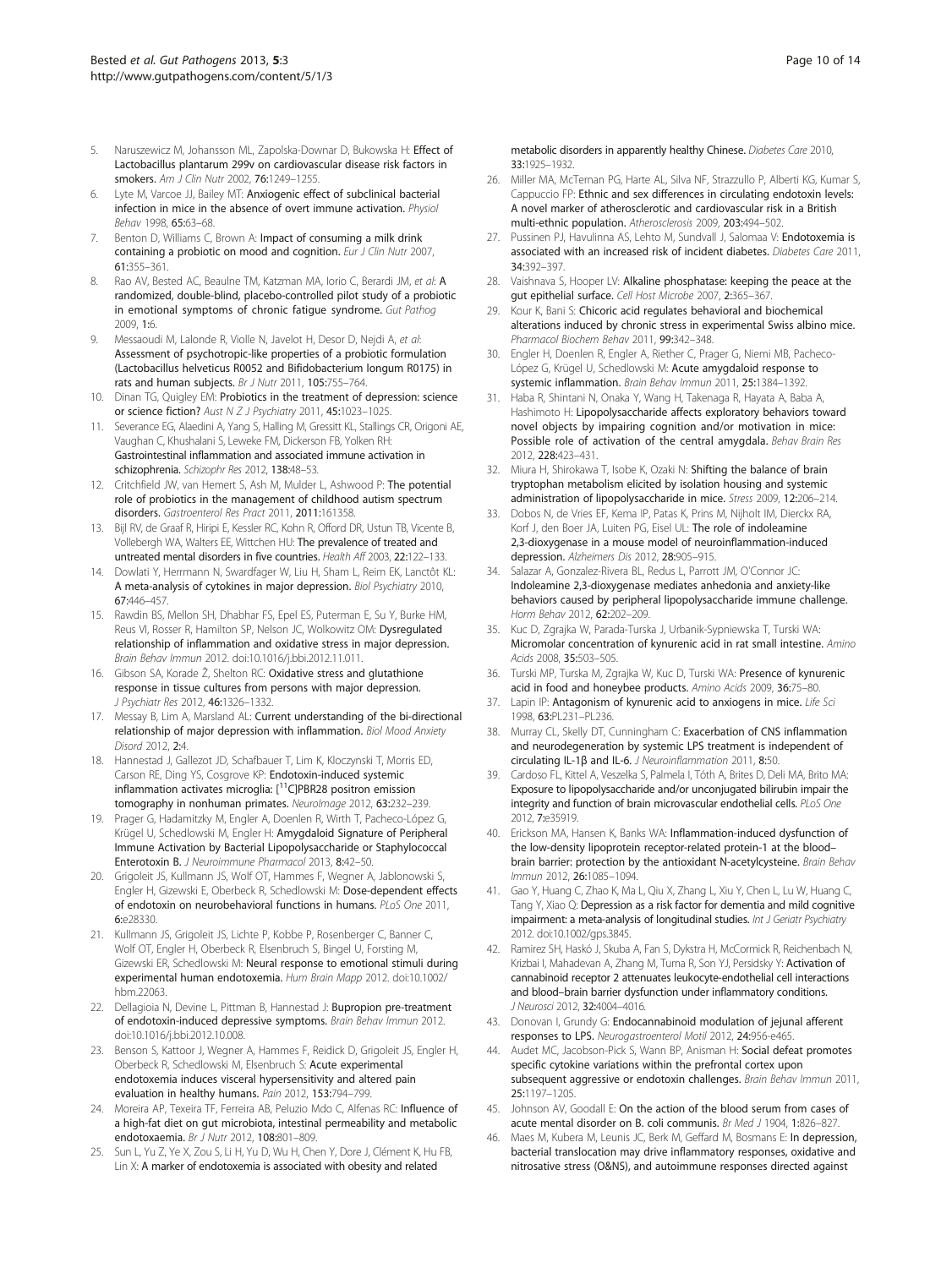<span id="page-10-0"></span>O&NS-damaged neoepitopes. Acta Psychiatr Scand 2012. doi[:10.1111/](http://dx.doi.org/10.1111/j.1600-0447.2012.01908.x) [j.1600-0447.2012.01908.x](http://dx.doi.org/10.1111/j.1600-0447.2012.01908.x).

- 47. Maes M, Kubera M, Leunis JC, Berk M: Increased IgA and IgM responses against gut commensals in chronic depression: further evidence for increased bacterial translocation or leaky gut. J Affect Disord 2012, 141:55–62.
- 48. Maes M, Kubera M, Leunis JC: The gut-brain barrier in major depression: intestinal mucosal dysfunction with an increased translocation of LPS from gram negative enterobacteria (leaky gut) plays a role in the inflammatory pathophysiology of depression. Neuro Endocrinol Lett 2008, 29:117–124.
- 49. Leclercq S, Cani PD, Neyrinck AM, Stärkel P, Jamar F, Mikolajczak M, Delzenne NM, de Timary P: Role of intestinal permeability and inflammation in the biological and behavioral control of alcoholdependent subjects. Brain Behav Immun 2012, 26:911–918.
- 50. Teixeira TF, Souza NC, Chiarello PG, Franceschini SC, Bressan J, Ferreira CL, Peluzio Mdo C: Intestinal permeability parameters in obese patients are correlated with metabolic syndrome risk factors. Clin Nutr 2012, 31:735–740.
- 51. Gummesson A, Carlsson LM, Storlien LH, Bäckhed F, Lundin P, Löfgren L, Stenlöf K, Lam YY, Fagerberg B, Carlsson B: Intestinal permeability is associated with visceral adiposity in healthy women. Obesity 2011, 19:2280–2282.
- 52. Goebel A, Buhner S, Schedel R, Lochs H, Sprotte G: Altered intestinal permeability in patients with primary fibromyalgia and in patients with complex regional pain syndrome. Rheumatology 2008, 47:1223–1227.
- 53. Maes M, Twisk FN, Kubera M, Ringel K, Leunis JC, Geffard M: Increased IgA responses to the LPS of commensal bacteria is associated with inflammation and activation of cell-mediated immunity in chronic fatigue syndrome. J Affect Disord 2012, 136:909–917.
- 54. de Magistris L, Familiari V, Pascotto A, Sapone A, Frolli A, Iardino P, Carteni M, De Rosa M, Francavilla R, Riegler G, Militerni R, Bravaccio C: Alterations of the intestinal barrier in patients with autism spectrum disorders and in their first-degree relatives. J Pediatr Gastroenterol Nutr 2010, 51:418–424.
- 55. Turck FB: The mechanism of intestinal atony in children etiology and treatment. NY State J Med 1918, 18:1-6.
- 56. Alonso C, Guilarte M, Vicario M, Ramos L, Rezzi S, Martínez C, Lobo B, Martin FP, Pigrau M, González-Castro AM, Gallart M, Malagelada JR, Azpiroz F, Kochhar S, Santos J: Acute experimental stress evokes a differential genderdetermined increase in human intestinal macromolecular permeability. Neurogastroenterol Motil 2012, 24:740–746. e348-9.
- 57. van Wijck K, Lenaerts K, Grootjans J, Wijnands KA, Poeze M, van Loon LJ, Dejong CH, Buurman WA: Physiology and pathophysiology of splanchnic hypoperfusion and intestinal injury during exercise: strategies for evaluation and prevention. Am J Physiol Gastrointest Liver Physiol 2012, 303:G155–G168.
- 58. Ruuskanen A, Kaukinen K, Collin P, Huhtala H, Valve R, Mäki M, Luostarinen L: Positive serum antigliadin antibodies without celiac disease in the elderly population: does it matter? Scand J Gastroenterol 2010, 45:1197–1202.
- 59. Fitzgerald EF, Belanger EE, Gomez MI, Cayo M, McCaffrey RJ, Seegal RF, Jansing RL, Hwang SA, Hicks HE: Polychlorinated biphenyl exposure and neuropsychological status among older residents of upper Hudson River communities. Environ Health Perspect 2008, 116:209–215.
- 60. Choi YJ, Seelbach MJ, Pu H, Eum SY, Chen L, Zhang B, Hennig B, Toborek M: Polychlorinated biphenyls disrupt intestinal integrity via NADPH oxidaseinduced alterations of tight junction protein expression. Environ Health Perspect 2010, 118:976–981.
- 61. Seelbach M, Chen L, Powell A, Choi YJ, Zhang B, Hennig B, Toborek M: Polychlorinated biphenyls disrupt blood–brain barrier integrity and promote brain metastasis formation. Environ Health Perspect 2010, 118:479–484.
- 62. Oishi K, Sato T, Yokoi W, Yoshida Y, Ito M, Sawada H: Effect of probiotics, Bifidobacterium breve and Lactobacillus casei, on bisphenol A exposure in rats. Biosci Biotechnol Biochem 2008, 72:1409–1415.
- 63. Fischbach R: Gastric acid production and iron metabolism in depressive states. Pharmakopsychiatr Neuropsychopharmakol 1973, 6:247–251.
- 64. Nakagawa T, Kawano T, Nagato H, Kimura M, Takayama T: A clinical and psychophysiological study of depression in internal medicine. Psychosomatics 1976, 17:173–179.
- 65. Lombardo L, Foti M, Ruggia O, Chiecchio A: Increased incidence of small intestinal bacterial overgrowth during proton pump inhibitor therapy. Clin Gastroenterol Hepatol 2010, 8:504–508.
- 66. Bures J, Cyrany J, Kohoutova D, Förstl M, Rejchrt S, Kvetina J, et al: Small intestinal bacterial overgrowth syndrome. World J Gastroenterol 2010, 16:2978–2990.
- 67. Pyleris E, Giamarellos-Bourboulis EJ, Tzivras D, Koussoulas V, Barbatzas C, Pimentel M: The prevalence of overgrowth by aerobic bacteria in the small intestine by small bowel culture: relationship with irritable bowel syndrome. Dig Dis Sci 2012, 57:1321-1329.
- 68. Madrid AM, Poniachik J, Quera R, Defilippi C: Small intestinal clustered contractions and bacterial overgrowth: a frequent finding in obese patients. Dig Dis Sci 2011, 56:155–160.
- 69. Pimentel M, Wallace D, Hallegua D, Chow E, Kong Y, Park S, Lin HC: A link between irritable bowel syndrome and fibromyalgia may be related to findings on lactulose breath testing. Ann Rheum Dis 2004, 63:450–452.
- 70. Rana S, Bhansali A, Bhadada S, Sharma S, Kaur J, Singh K: Orocecal transit time and small intestinal bacterial overgrowth in type 2 diabetes patients from North India. Diabetes Technol Ther 2011, 13:1115-1120.
- 71. Addolorato G, Mirijello A, D'Angelo C, Leggio L, Ferrulli A, Abenavoli L, et al: State and trait anxiety and depression in patients affected by gastrointestinal diseases: psychometric evaluation of 1641 patients referred to an internal medicine outpatient setting. Int J Clin Pract 2008, 62:1063–1069.
- 72. Kim KM, Kim BT, Lee DJ, Park SB, Joo NS, Kim YS, Kim KN: Erosive esophagitis may be related to small intestinal bacterial overgrowth. Scand J Gastroenterol 2012, 47:493–498.
- 73. Heading RC, Mönnikes H, Tholen A, Schmitt H: Prediction of response to PPI therapy and factors influencing treatment outcome in patients with GORD: a prospective pragmatic trial using pantoprazole. BMC Gastroenterol 2011, 11:52.
- 74. Pimentel M, Hallegua D, Chow EJ, Wallace D, Bonorris G, Lin HC: Eradication of small intestinal bacterial overgrowth decreases symptoms in chronic fatigue syndrome: a double blind, randomized study. Gastroenterology 2000, 118:A414.
- 75. Toskes PP: Bacterial overgrowth of the gastrointestinal tract. Adv Intern Med 1993, 38:387–407.
- 76. Lauritano EC, Valenza V, Sparano L, Scarpellini E, Gabrielli M, Cazzato A, et al: Small intestinal bacterial overgrowth and intestinal permeability. Scand J Gastroenterol 2010, 45:1131–1132.
- 77. Wang SX, Wu WC: Effects of psychological stress on small intestinal motility and bacteria and mucosa in mice. World J Gastroenerol 2005, 11:2016–2021.
- 78. Morris TH, Sorensen SH, Turkington J, Batt RM: Diarrhoea and increased intestinal permeability in laboratory beagles associated with proximal small intestinal bacterial overgrowth. Lab Anim 1994, 28:313–319.
- 79. Barrett JS, Canale KE, Gearry RB, Irving PM, Gibson PR: Probiotic effects on intestinal fermentation patterns in patients with irritable bowel syndrome. World J Gastroenterol 2008, 14:5020–5024.
- Ralph HJ, Volker DH, Chin J: Effects of omega-3 fatty acid deficiency on rat intestinal structure and microbiology. Asia Pac J Clin Nutr 2004, 13(Suppl):S79.
- 81. Fuller RA, Irvine KN, Devine-Wright P, Warren PH, Gaston KJ: Psychological benefits of greenspace increase with biodiversity. Biol Lett 2007, 3:390–394.
- 82. Luck GW, Davidson P, Boxall D, Smallbone L: Relations between urban bird and plant communities and human well-being and connection to nature. Conservation Biol 2011, 25:816–826.
- 83. Karlsson C, Ahrné S, Molin G, Berggren A, Palmquist I, Fredrikson GN, Jeppsson B: Probiotic therapy to men with incipient arteriosclerosis initiates increased bacterial diversity in colon: a randomized controlled trial. Atherosclerosis 2010, 208:228–233.
- 84. Hanski I, von Hertzen L, Fyhrquist N, Koskinen K, Torppa K, Laatikainen T, Karisola P, Auvinen P, Paulin L, Mäkelä MJ, Vartiainen E, Kosunen TU, Alenius H, Haahtela T: Environmental biodiversity, human microbiota, and allergy are interrelated. Proc Natl Acad Sci USA 2012, 109:8334–8339.
- 85. Vitali B, Minervini G, Rizzello CG, Spisni E, Maccaferri S, Brigidi P, Gobbetti M, Di Cagno R: Novel probiotic candidates for humans isolated from raw fruits and vegetables. Food Microbiol 2012, 31:116–125.
- 86. Benno Y, Suzuki K, Suzuki K, Narisawa K, Bruce WR, Mitsuoka T: Comparison of the fecal microflora in rural Japanese and urban Canadians. Microbiol Immunol 1986, 30:521–532.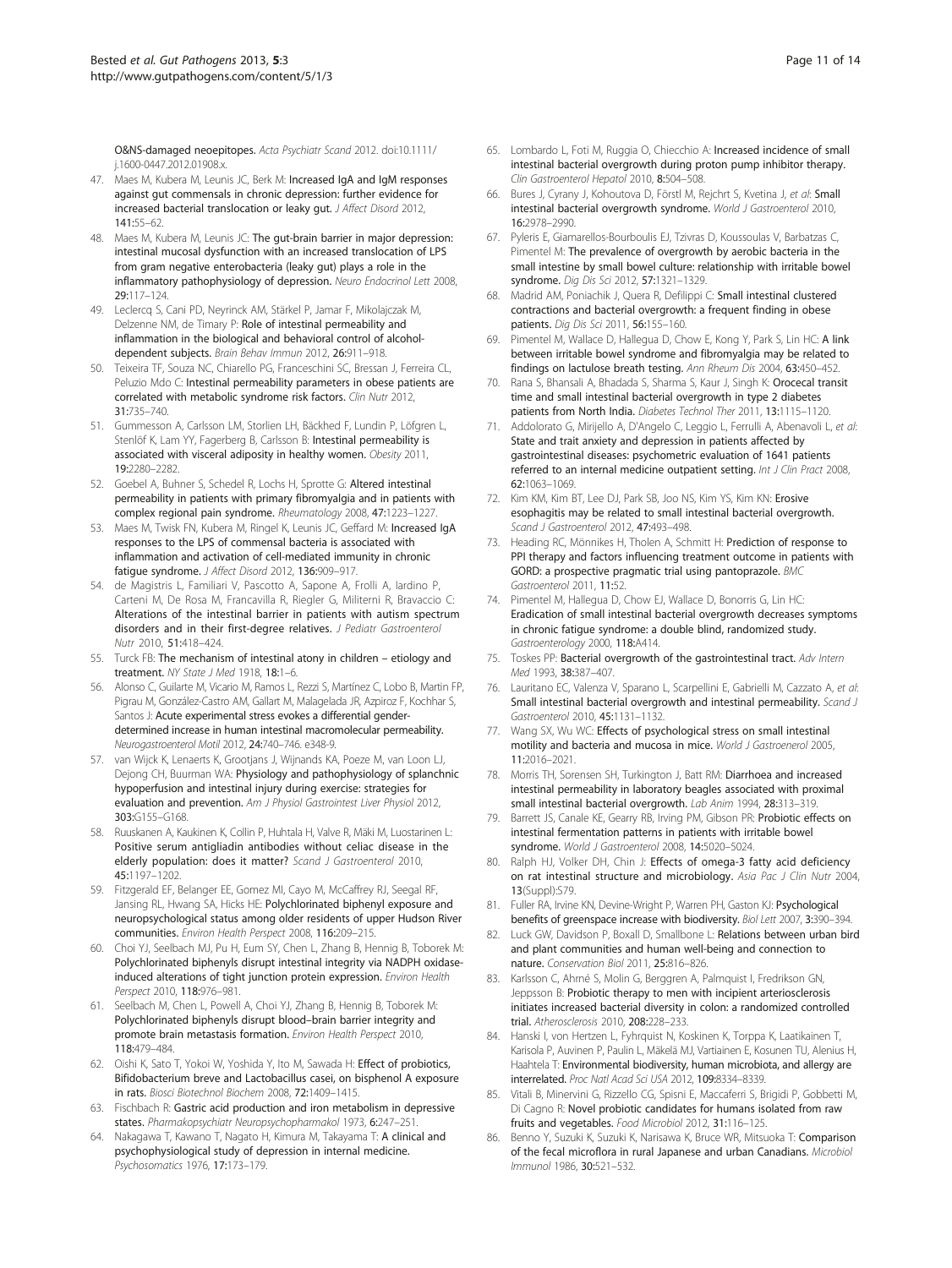- <span id="page-11-0"></span>87. Benno Y, Endo K, Mizutani T, Namba Y, Komori T, Mitsuoka T: Comparison of fecal microflora of elderly persons in rural and urban areas of Japan. Appl Environ Microbiol 1989, 55:1100–1105.
- 88. De Filippo C, Cavalieri D, Di Paola M, Ramazzotti M, Poullet JB, Massart S, Collini S, Pieraccini G, Lionetti P: Impact of diet in shaping gut microbiota revealed by a comparative study in children from Europe and rural Africa. Proc Natl Acad Sci USA 2010, 107:14691–14696.
- 89. Yatsunenko T, Rey FE, Manary MJ, Trehan I, Dominguez-Bello MG, Contreras M, Magris M, Hidalgo G, Baldassano RN, Anokhin AP, Heath AC, Warner B, Reeder J, Kuczynski J, Caporaso JG, Lozupone CA, Lauber C, Clemente JC, Knights D, Knight R, Gordon JI: Human gut microbiome viewed across age and geography. Nature 2012, 486:222–227.
- 90. Moschen AR, Wieser V, Tilg H: Dietary factors: major regulators of the gut's microbiota. Gut Liver 2012, 6:411–416.
- 91. Knowles SR, Nelson EA, Palombo EA: Investigating the role of perceived stress on bacterial flora activity and salivary cortisol secretion: a possible mechanism underlying susceptibility to illness. Biol Psychol 2008, 77:132–137.
- 92. Lahtinen SJ, Tammela L, Korpela J, Parhiala R, Ahokoski H, Mykkänen H, Salminen SJ: Probiotics modulate the Bifidobacterium microbiota of elderly nursing home residents. AGE 2009, 31:59–66.
- 93. Ahmed M, Prasad J, Gill H, Stevenson L, Gopal P: Impact of consumption of different levels of Bifidobacterium lactis HN019 on the intestinal microflora of elderly human subjects. J Nutr Health Aging 2007, 11:26–31.
- 94. Qin J, Li Y, Cai Z, Li S, Zhu J, Zhang F, Liang S, Zhang W, Guan Y, Shen D, Peng Y, Zhang D, Jie Z, Wu W, Qin Y, Xue W, Li J, Han L, Lu D, Wu P, Dai Y, Sun X, Li Z, Tang A, Zhong S, Li X, Chen W, Xu R, Wang M, Feng Q, Gong M, Yu J, Zhang Y, Zhang M, Hansen T, Sanchez G, Raes J, Falony G, Okuda S, Almeida M, LeChatelier E, Renault P, Pons N, Batto JM, Zhang Z, Chen H, Yang R, Zheng W, Li S, Yang H, Wang J, Ehrlich SD, Nielsen R, Pedersen O, Kristiansen K, Wang J: A metagenome-wide association study of gut microbiota in type 2 diabetes. Nature 2012, 490:55–60.
- 95. Carroll IM, Ringel-Kulka T, Siddle JP, Ringel Y: Alterations in composition and diversity of the intestinal microbiota in patients with diarrheapredominant irritable bowel syndrome. Neurogastroenterol Motil 2012, 24:521–530. e248.
- 96. Chassard C, Dapoigny M, Scott KP, Crouzet L, Del'homme C, Marquet P, Martin JC, Pickering G, Ardid D, Eschalier A, Dubray C, Flint HJ, Bernalier-Donadille A: Functional dysbiosis within the gut microbiota of patients with constipated-irritable bowel syndrome. Aliment Pharmacol Ther 2012, 35:828–838.
- 97. Ferrer M, Ruiz A, Lanza F, Haange SB, Oberbach A, Till H, Bargiela R, Campoy C, Segura MT, Richter M, von Bergen M, Seifert J, Suarez A: Microbiota from the distal guts of lean and obese adolescents exhibit partial functional redundancy besides clear differences in community structure. Environ Microbiol 2013, 15:211–226.
- 98. Sheedy JR, Wettenhall RE, Scanlon D, Gooley PR, Lewis DP, McGregor N, Stapleton DI, Butt HL, de Meirleir KL: Increased d-lactic Acid intestinal bacteria in patients with chronic fatigue syndrome. In Vivo 2009, 23:621–628.
- 99. Cani PD, Neyrinck AM, Fava F, Knauf C, Burcelin RG, Tuohy KM, Gibson GR, Delzenne NM: Selective increases of bifidobacteria in gut microflora improve high-fat-diet-induced diabetes in mice through a mechanism associated with endotoxaemia. Diabetologia 2007, 50:2374–2383.
- 100. Pendyala S, Walker JM, Holt PR: A high-fat diet is associated with endotoxemia that originates from the gut. Gastroenterology 2012, 142:1100–1101. e2.
- 101. Fava F, Gitau R, Griffin BA, Gibson GR, Tuohy KM, Lovegrove JA: The type and quantity of dietary fat and carbohydrate alter faecal microbiome and short-chain fatty acid excretion in a metabolic syndrome 'at-risk' population. Int J Obes 2013, 37:216–223.
- 102. Cani PD, Amar J, Iglesias MA, Poggi M, Knauf C, Bastelica D, Neyrinck AM, Fava F, Tuohy KM, Chabo C, Waget A, Delmée E, Cousin B, Sulpice T, Chamontin B, Ferrières J, Tanti JF, Gibson GR, Casteilla L, Delzenne NM, Alessi MC, Burcelin R: Metabolic endotoxemia initiates obesity and insulin resistance. Diabetes 2007, 56:1761–1772.
- 103. Davidson TL, Monnot A, Neal AU, Martin AA, Horton JJ, Zheng W: The effects of a high-energy diet on hippocampal-dependent discrimination performance and blood–brain barrier integrity differ for diet-induced obese and diet-resistant rats. Physiol Behav 2012, 107:26–33.
- 104. Freeman LR, Granholm AC: Vascular changes in rat hippocampus following a high saturated fat and cholesterol diet. J Cereb Blood Flow Metab 2012, 32:643–653.
- 105. Jacka FN, Mykletun A, Berk M, Bjelland I, Tell GS: The association between habitual diet quality and the common mental disorders in communitydwelling adults: the Hordaland Health study. Psychosom Med 2011, 73:483–490.
- 106. Jacka FN, Pasco JA, Mykletun A, Williams LJ, Hodge AM, O'Reilly SL, Nicholson GC, Kotowicz MA, Berk M: Association of Western and traditional diets with depression and anxiety in women. Am J Psychiatry 2010, 167:305–311.
- 107. Akbaraly TN, Brunner EJ, Ferrie JE, Marmot MG, Kivimaki M, Singh-Manoux A: Dietary pattern and depressive symptoms in middle age. Br J Psychiatry 2009, 195:408–413.
- 108. Sánchez-Villegas A, Delgado-Rodríguez M, Alonso A, Schlatter J, Lahortiga F, Serra Majem L, Martínez-González MA: Association of the Mediterranean dietary pattern with the incidence of depression: the Seguimiento Universidad de Navarra/University of Navarra follow-up (SUN) cohort. Arch Gen Psychiatry 2009, 66:1090–1098.
- 109. Sánchez-Villegas A, Toledo E, de Irala J, Ruiz-Canela M, Pla-Vidal J, Martínez-González MA: Fast-food and commercial baked goods consumption and the risk of depression. Public Health Nutr 2012, 15:424–432.
- 110. Crawford GB, Khedkar A, Flaws JA, Sorkin JD, Gallicchio L: Depressive symptoms and self-reported fast-food intake in midlife women. Prev Med 2011, 52:254–257.
- 111. Hirth JM, Rahman M, Berenson AB: The association of posttraumatic stress disorder with fast food and soda consumption and unhealthy weight loss behaviors among young women. J Womens Health 2011, 20:1141–1149.
- 112. Laugerette F, Furet JP, Debard C, Daira P, Loizon E, Géloën A, Soulage CO, Simonet C, Lefils-Lacourtablaise J, Bernoud-Hubac N, Bodennec J, Peretti N, Vidal H, Michalski MC: Oil composition of high-fat diet affects metabolic inflammation differently in connection with endotoxin receptors in mice. Am J Physiol Endocrinol Metab 2012, 302:E374-E386.
- 113. Willemsen LE, Koetsier MA, Balvers M, Beermann C, Stahl B, van Tol EA: Polyunsaturated fatty acids support epithelial barrier integrity and reduce IL-4 mediated permeability in vitro. Eur J Nutr 2008, 47:183–191.
- 114. Lam YY, Ha CW, Campbell CR, Mitchell AJ, Dinudom A, Oscarsson J, Cook DI, Hunt NH, Caterson ID, Holmes AJ, Storlien LH: Increased gut permeability and microbiota change associate with mesenteric fat inflammation and metabolic dysfunction in diet-induced obese mice. PLoS One 2012, 7:e34233.
- 115. Wall R, Marques TM, O'Sullivan O, Ross RP, Shanahan F, Quigley EM, Dinan TG, Kiely B, Fitzgerald GF, Cotter PD, Fouhy F, Stanton C: Contrasting effects of Bifidobacterium breve NCIMB 702258 and Bifidobacterium breve DPC 6330 on the composition of murine brain fatty acids and gut microbiota. Am J Clin Nutr 2012, 95:1278–1287.
- 116. Bergheim I, Weber S, Vos M, Krämer S, Volynets V, Kaserouni S, McClain CJ, Bischoff SC: Antibiotics protect against fructose-induced hepatic lipid accumulation in mice: role of endotoxin. Hepatol 2008, 48:983–992.
- 117. Duffey KJ, Popkin BM: High-fructose corn syrup: is this what's for dinner? Am J Clin Nutr 2008, 88:1722S-1732S.
- 118. Peet M: International variations in the outcome of schizophrenia and the prevalence of depression in relation to national dietary practices: an ecological analysis. Br J Psychiatry 2004, 184:404-408.
- 119. Westover AN, Marangell LB: A cross-national relationship between sugar consumption and major depression? Depress Anxiety 2002, 16:118–120.
- 120. Varea V, de Carpi JM, Puig C, Alda JA, Camacho E, Ormazabal A, Artuch R, Gómez L: Malabsorption of carbohydrates and depression in children and adolescents. J Pediatr Gastroenterol Nutr 2005, 40:561–565.
- 121. Ledochowski M, Widner B, Bair H, Probst T, Fuchs D: Fructose- and sorbitolreduced diet improves mood and gastrointestinal disturbances in fructose malabsorbers. Scand J Gastroenterol 2000, 35:1048–1052.
- 122. Ledochowski M, Widner B, Murr C, Sperner-Unterweger B, Fuchs D: Fructose malabsorption is associated with decreased plasma tryptophan. Scand J Gastroenterol 2001, 36:367-371.
- 123. Wang HY, Qi LW, Wang CZ, Li P: Bioactivity enhancement of herbal supplements by intestinal microbiota focusing on ginsenosides. Am J Chin Med 2011, 39:1103-1115.
- 124. Del Rio D, Stalmach A, Calani L, Crozier A: Bioavailability of coffee chlorogenic acids and green tea flavan-3-ols. Nutrients 2010, 2:820–833.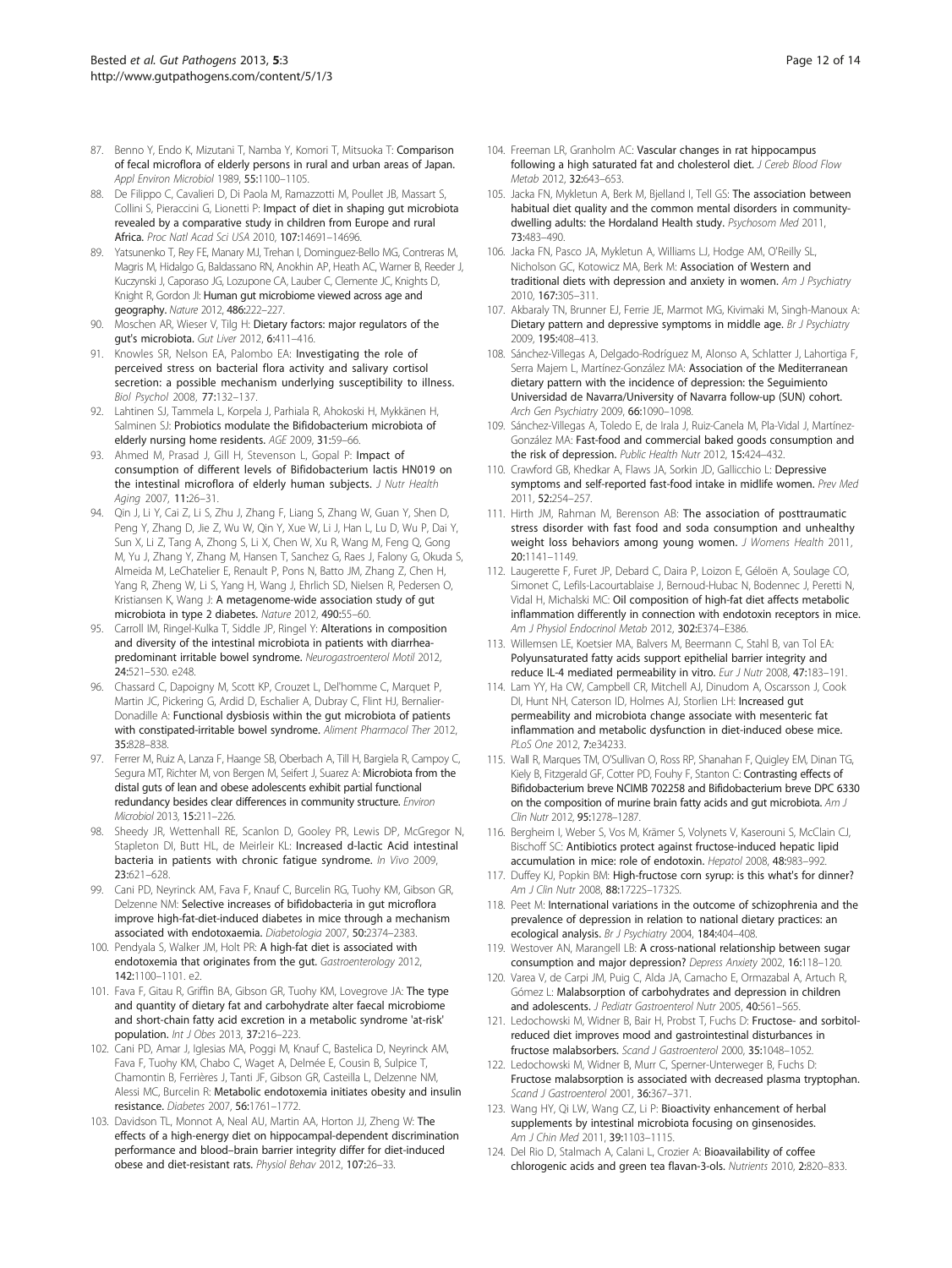- <span id="page-12-0"></span>125. Renouf M, Guy PA, Marmet C, Fraering AL, Longet K, Moulin J, Enslen M, Barron D, Dionisi F, Cavin C, Williamson G, Steiling H: Measurement of caffeic and ferulic acid equivalents in plasma after coffee consumption: small intestine and colon are key sites for coffee metabolism. Mol Nutr Food Res 2010, 54:760–766.
- 126. Stoupi S, Williamson G, Drynan JW, Barron D, Clifford MN: A comparison of the in vitro biotransformation of (−)-epicatechin and procyanidin B2 by human faecal microbiota. Mol Nutr Food Res 2010, 54:747–759.
- 127. Gross G, Jacobs DM, Peters S, et al: In vitro bioconversion of polyphenols from black tea and red wine/grape juice by human intestinal microbiota displays strong inter-individual variability. J Agric Food Chem 2010, 58:10236–10246.
- 128. Devore EE, Kang JH, Breteler MM, Grodstein F: Dietary intakes of berries and flavonoids in relation to cognitive decline. Ann Neurol 2012, 72:135–143.
- 129. Nehlig A: The neuroprotective effects of cocoa flavanol and its influence on cognitive performance. Br J Clin Pharmacol 2013, 75:716-727.
- 130. Lucas M, Mirzaei F, Pan A, Okereke OI, Willett WC, O'Reilly ÉJ, Koenen K, Ascherio A: Coffee, caffeine, and risk of depression among women. Arch Intern Med 2011, 171:1571–1578.
- 131. Niu K, Hozawa A, Kuriyama S, Ebihara S, Guo H, Nakaya N, Ohmori-Matsuda K, Takahashi H, Masamune Y, Asada M, Sasaki S, Arai H, Awata S, Nagatomi R, Tsuji I: Green tea consumption is associated with depressive symptoms in the elderly. Am J Clin Nutr 2009, 90:1615–1622.
- 132. Ng TP, Chiam PC, Lee T, Chua HC, Lim L, Kua EH: Curry consumption and cognitive function in the elderly. Am J Epidemiol 2006, 164:898-906.
- 133. Jin JS, Touyama M, Hisada T, Benno Y: Effects of green tea consumption on human fecal microbiota with special reference to Bifidobacterium species. Microbiol Immunol 2012, 56:729-739.
- 134. Vendrame S, Guglielmetti S, Riso P, Arioli S, Klimis-Zacas D, Porrini M: Six-week consumption of a wild blueberry powder drink increases bifidobacteria in the human gut. Agric Food Chem 2011, 59:12815–12820.
- 135. Tzounis X, Rodriguez-Mateos A, Vulevic J, Gibson GR, Kwik-Uribe C, Spencer JP: Prebiotic evaluation of cocoa-derived flavanols in healthy humans by using a randomized, controlled, double-blind, crossover intervention study. Am J Clin Nutr 2011, 93:62–72.
- 136. Jaquet M, Rochat I, Moulin J, Cavin C, Bibiloni R: Impact of coffee consumption on the gut microbiota: a human volunteer study. Int J Food Microbiol 2009, 130:117–121.
- 137. Bereswill S, Muñoz M, Fischer A, Plickert R, Haag LM, Otto B, Kühl AA, Loddenkemper C, Göbel UB, Heimesaat MM: Anti-inflammatory effects of resveratrol, curcumin and simvastatin in acute small intestinal inflammation. PLoS One 2010, 5:e15099.
- 138. Kim DC, Ku SK, Lee W, Bae JS: Barrier protective activities of curcumin and its derivative. Inflamm Res 2012, 61:437–444.
- 139. Singal A, Tirkey N, Pilkhwal S, Chopra K: Green tea (Camellia sinensis) extract ameliorates endotoxin induced sickness behavior and liver damage in rat. Phytother Res 2006, 20:125–129.
- 140. Li J, Ye L, Wang X, Liu J, Wang Y, Zhou Y, Ho W: (-)-Epigallocatechin gallate inhibits endotoxin-induced expression of inflammatory cytokines in human cerebral microvascular endothelial cells. *J Neuroinflammation* 2012, 9:161.
- 141. Ghanim H, Sia CL, Upadhyay M, Korzeniewski K, Viswanathan P, Abuaysheh S, Mohanty P, Dandona P: Orange juice neutralizes the proinflammatory effect of a high-fat, high-carbohydrate meal and prevents endotoxin increase and Toll-like receptor expression. Am J Clin Nutr 2010, 91:940–949.
- 142. Lopresti AL, Hood SD, Drummond PD: Multiple antidepressant potential modes of action of curcumin: a review of its anti-inflammatory, monoaminergic, antioxidant, immune-modulating and neuroprotective effects. J Psychopharmacol 2012, 26:1512–1524.
- 143. Zhu WL, Shi HS, Wei YM, Wang SJ, Sun CY, Ding ZB, Lu L: Green tea polyphenols produce antidepressant-like effects in adult mice. Pharmacol Res 2012, 65:74–80.
- 144. Kumar B, Arora V, Kuhad A, Chopra K: Vaccinium myrtillus ameliorates unpredictable chronic mild stress induced depression: possible involvement of nitric oxide pathway. Phytother Res 2012, 26:488–497.
- 145. Mori-Okamoto J, Otawara-Hamamoto Y, Yamato H, Yoshimura H: Pomegranate extract improves a depressive state and bone properties in menopausal syndrome model ovariectomized mice. J Ethnopharmacol 2004, 92:93–101.
- 146. Yu Y, Wang R, Chen C, Du X, Ruan L, Sun J, Li J, Zhang L, O'Donnell JM, Pan J, Xu Y: Antidepressant-like effect of trans-resveratrol in chronic stress model: Behavioral and neurochemical evidences. Psychiatr Res 2013, 47:315–322.
- 147. Chepulis LM, Starkey NJ, Waas JR, Molan PC: The effects of long-term honey, sucrose or sugar-free diets on memory and anxiety in rats. Physiol Behav 2009, 97:359–368.
- 148. Kassim M, Achoui M, Mansor M, Yusoff KM: The inhibitory effects of Gelam honey and its extracts on nitric oxide and prostaglandin E(2) in inflammatory tissues. Fitoterapia 2010, 81:1196–1201.
- 149. Ezz El-Arab AM, Girgis SM, Hegazy EM, Abd El-Khalek AB: Effect of dietary honey on intestinal microflora and toxicity of mycotoxins in mice. BMC Complement Altern Med 2006, 6:6.
- 150. Li S, Zhao Y, Zhang L, Zhang X, Huang L, Li D, Niu C, Yang Z, Wang Q: Antioxidant activity of Lactobacillus plantarum strains isolated from traditional Chinese fermented foods. Food Chem 2012, 135:1914–1919.
- 151. Ahrne S, Hagslatt ML: Effect of lactobacilli on paracellular permeability in the gut. Nutrients 2011, 3:104–117.
- 152. Kim KM, Yu KW, Kang DH, Suh HJ: Anti-stress and anti-fatigue effect of fermented rice bran. Phytother Res 2002, 16:700–702.
- 153. Ducrotté P, Sawant P, Jayanthi V: Clinical trial: Lactobacillus plantarum 299v (DSM 9843) improves symptoms of irritable bowel syndrome. World J Gastroenterol 2012, 18:4012–4018.
- 154. Karlsson CL, Molin G, Fåk F, Johansson Hagslätt ML, Jakesevic M, Håkansson Å, Jeppsson B, Weström B, Ahrné S: Effects on weight gain and gut microbiota in rats given bacterial supplements and a highenergy-dense diet from fetal life through to 6 months of age. Br J Nutr 2011, 106:887–895.
- 155. Axling U, Olsson C, Xu J, Fernandez C, Larsson S, Ström K, Ahrné S, Holm C, Molin G, Berger K: Green tea powder and Lactobacillus plantarum affect gut microbiota, lipid metabolism and inflammation in high-fat fed C57BL/6J mice. Nutr Metab 2012, 9:105.
- 156. Chen H, Hayek S, Rivera Guzman J, Gillitt ND, Ibrahim SA, Jobin C, Sang S: The microbiota is essential for the generation of black tea theaflavinsderived metabolites. PLoS One 2012, 7:e51001.
- 157. Isik F, Tunali Akbay T, Yarat A, Genc Z, Pisiriciler R, Caliskan-Ak E, Cetinel S, Altıntas A, Sener G: Protective effects of black cumin (Nigella sativa) oil on TNBS-induced experimental colitis in rats. Dig Dis Sci 2011, 56:721–730.
- 158. Islam MT, Selim A, Sayed M, Khatun M, Siddiqui M, Alam M, Hossain M: Nigella sativa L. supplemented diet decreases egg cholesterol content and suppresses harmful intestinal bacteria in laying hens. J Anim Feed Sci 2011, 20:587–598.
- 159. Hosseini M, Zakeri S, Khoshdast S, Yousefian FT, Rastegar M, Vafaee F, Kahdouee S, Ghorbani F, Rakhshandeh H, Kazemi SA: The effects of Nigella sativa hydro-alcoholic extract and thymoquinone on lipopolysaccharide induced depression like behavior in rats. J Pharm Bioallied Sci 2012, 4:219–225.
- 160. Zhang H, Wang J, Menghebilige M, Chen Y, Yun Y, Sun T, Li H, Guo M: Nutritive composition of Tarag, the traditional naturally-fermented goat milk in China. Ecol Food Nutr. 2009, 48:112–122.
- 161. Rahman MM, Kim WS, Ito T, Kumura H, Shimazaki K: Growth promotion and cell binding ability of bovine lactoferrin to Bifidobacterium longum. Anaerobe 2009, 15:133-137.
- 162. Drago-Serrano ME, de la Garza-Amaya M, Luna JS, Campos-Rodríguez R: Lactoferrin-lipopolysaccharide (LPS) binding as key to antibacterial and antiendotoxic effects. Int Immunopharmacol 2012, 12:1–9.
- 163. Maga EA, Desai PT, Weimer BC, Dao N, Kültz D, Murray JD: Consumption of lysozyme-rich milk can alter microbial fecal populations. Appl Environ Microbiol 2012, 78:6153–6160.
- 164. Marchbank T, Davison G, Oakes JR, Ghatei MA, Patterson M, Moyer MP, Playford RJ: The nutriceutical bovine colostrum truncates the increase in gut permeability caused by heavy exercise in athletes. Am J Physiol Gastrointest Liver Physiol 2011, 300:G477-G484.
- 165. Yary T, Aazami S, Soleimannejad K: Dietary intake of magnesium may modulate depression. Biol Trace Elem Res 2013, 151:324–329.
- 166. Pachikian BD, Neyrinck AM, Deldicque L, De Backer FC, Catry E, Dewulf EM, Sohet FM, Bindels LB, Everard A, Francaux M, Guiot Y, Cani PD, Delzenne NM: Changes in intestinal bifidobacteria levels are associated with the inflammatory response in magnesium-deficient mice. J Nutr 2010, 140:509–514.